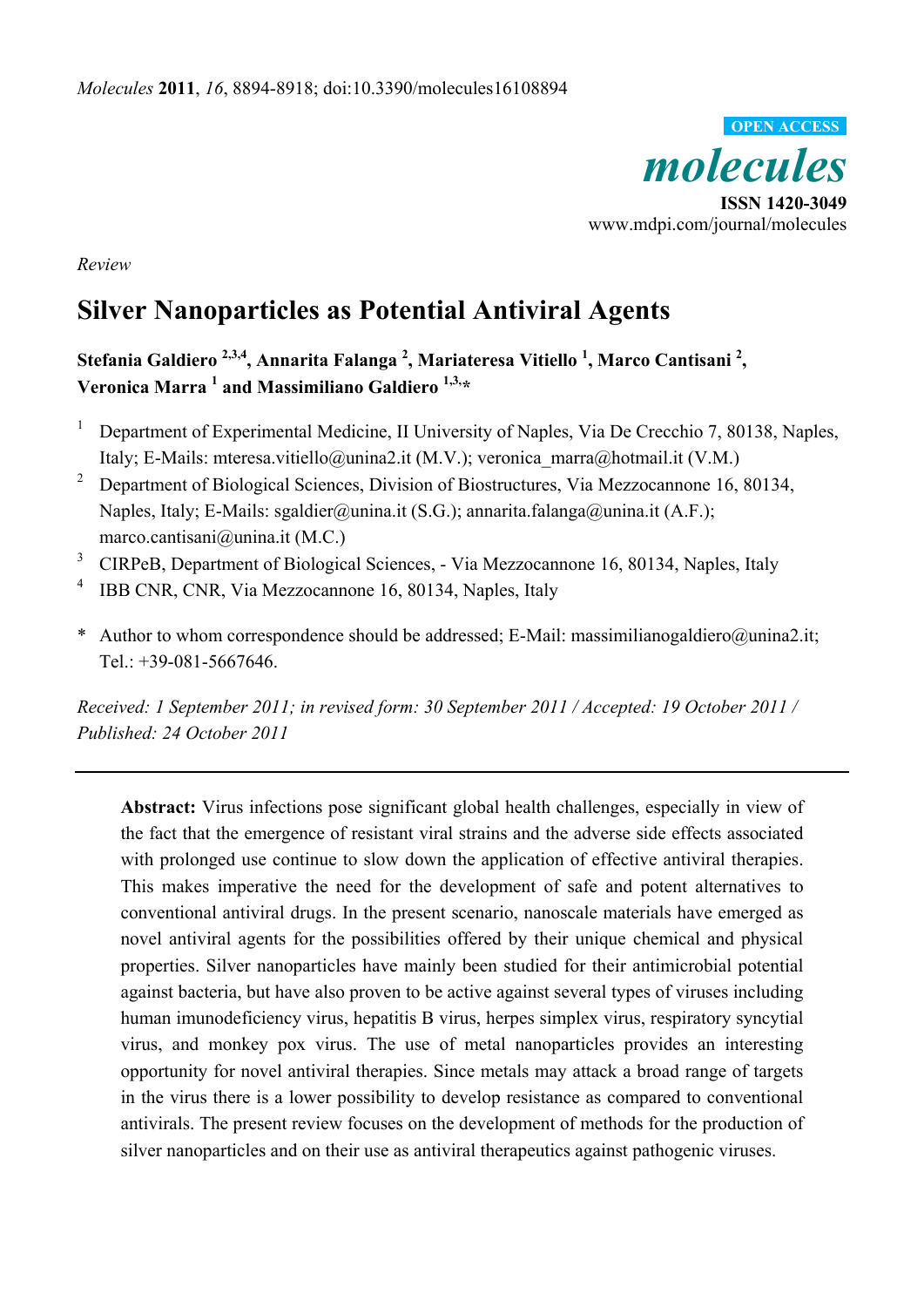**Keywords:** silver nanoparticles; virus infection; antiviral therapy

### **1. Introduction**

Viruses represent one of the leading causes of disease and death worldwide. Thanks to vaccination programmes, some of the numerous diseases that used to kill many and permanently disable others have been eradicated, such as smallpox in 1979 [1] or have greatly reduced the burden of the disease, such as in the case of the paralytic disease poliomyelitis [2]. However, for some of today's most pressing viral pathogens, there is still no vaccine available. To realize the huge economic impact that several viral diseases cause to the global community, we need only to think to common colds, influenza, various problems due to herpesviruses (from shingles, genital herpes, chickenpox, infectious mononucleosis, up to herpes keratitis, neonatal disseminated infections, or viral encephalitis). Other viruses are also able to cause considerable distress and sometimes persistent infections that may lead to cancer or to acquired immunodeficiencies, such as hepatitis viruses (mainly HBV and HCV) or human immunodeficiency virus (HIV). Much effort has been expended in attempts to develop vaccines for these diseases, without appreciable success, at least for some of these viruses, namely, HCV, HIV and some herpesviruses. Presently, the development of new vaccines for such viruses seems likely to continue to be elusive. Together with the risk of emerging or re-emerging viral agents, the field of antiviral compound discovery is very promising.

Emerging and re-emerging viruses are to be considered a continuing threat to human health because of their amazing ability to adapt to their current host, to switch to a new host and to evolve strategies to escape antiviral measures [3].

Viruses can emerge because of changes in the host, the environment, or the vector, and new pathogenic viruses can arise in humans from existing human viruses or from animal viruses. Several viral diseases that emerged in the last few decades have now become entrenched in human populations worldwide. The best known examples are: SARS coronavirus, West Nile virus, monkey pox virus, Hantavirus, Nipah virus, Hendravirus, Chikungunya virus, and last but not least, the threat of pandemic influenza viruses, most recently of avian or swine origin. Unfortunately the methodological advances that led to their detection have not been matched by equal advances in the ability to prevent or control these diseases. There have been improvements in antiviral therapy, but with a wide margin of ineffectiveness, therefore new antiviral agents are urgently needed to continue the battle between invading viruses and host responses. Technological advances have led to the discovery and characterization of molecules required for viral replication and to the development of antiviral agents to inhibit them. Most viruses are, indeed, provided by an extraordinary genetic adaptability, which has enabled them to escape antiviral inhibition and in certain cases to regain advantage over the host by mutagenesis that create new viral strains with acquired resistance to most of the antiviral compounds available [3].

The course of viral infections is governed by complex interactions between the virus and the host cellular system. All viruses depend upon a host cell for their protein synthesis. Thus, all viruses replicate via a broadly similar sequence of events (Figure 1). The virus must first bind to the cell, and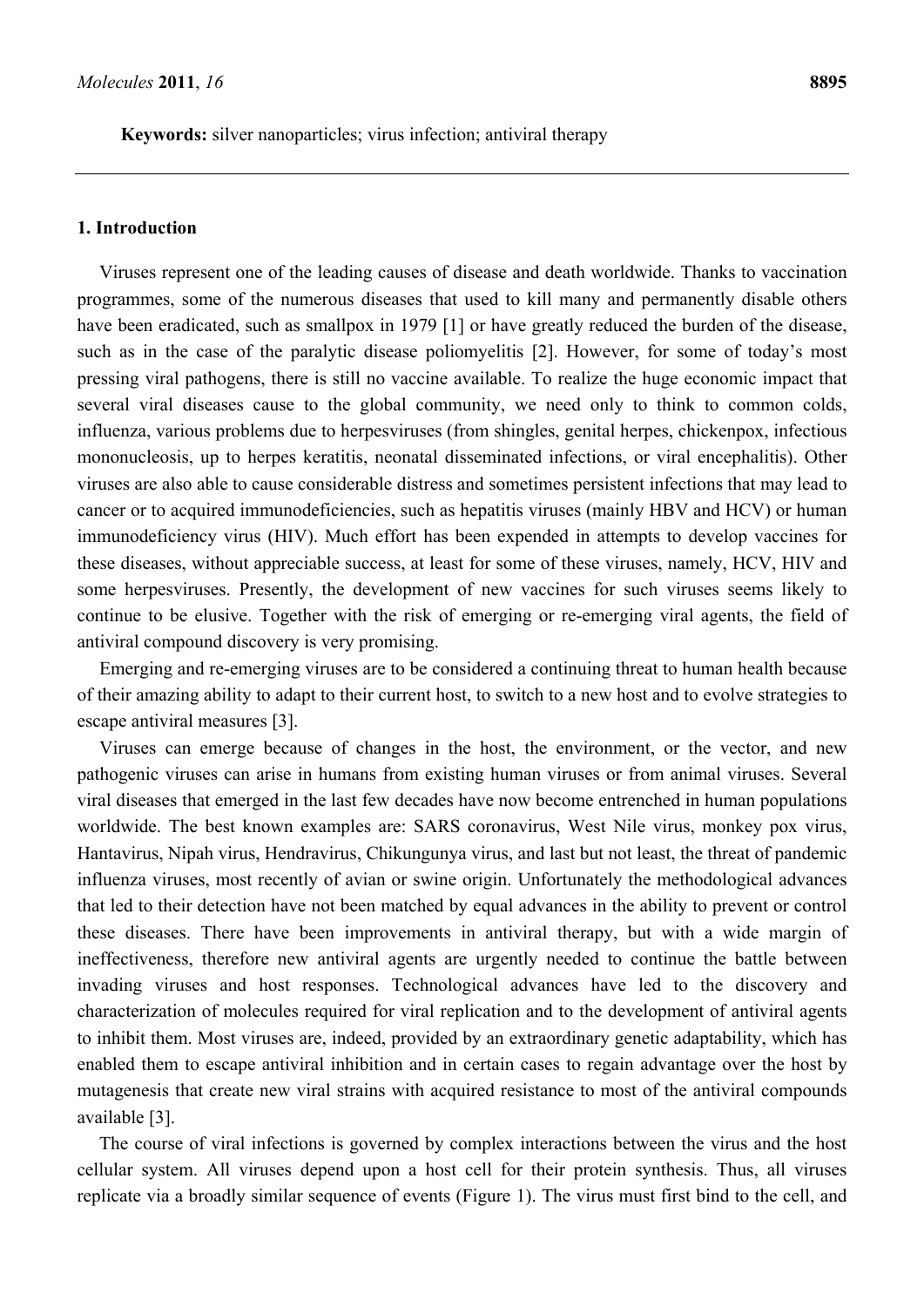then the virus or its genome enters in the cytoplasm. The genome is liberated from the protective capsid and, either in the nucleus or in the cytoplasm, it is transcribed and viral mRNA directs protein synthesis, in a generally well regulated fashion. Finally, the virus undergoes genome replication and together with viral structural proteins assembles new virions which are then released from the cell. Each of the single described phases represents a possible target for inhibition. Drugs that target viral attachment or entrance have proved to be very difficult to be discovered. In fact, to date, only one entry inhibitor has been approved by the US Food and Drug Administration (FDA). This is enfuvirtide (T-20), a synthetic peptide that targets the HIV gp41 envelope protein to prevent fusion.



**Figure 1.** Key steps in the virus replication cycle that provide antiviral targets.

Targeting the early steps of virus entry is a very attractive strategy for therapeutic intervention since the site of action of the inhibitor is likely to be extracellular and therefore relatively accessible; this could be paired by a concomitant action of the same drug on multiple targets to obtain a more effective therapeutic compound. Moreover one could expect, in the future, antiviral agents with a broad-spectrum of action against viruses of different families, to be used as first aid compounds against unforeseen viral epidemics or pandemics.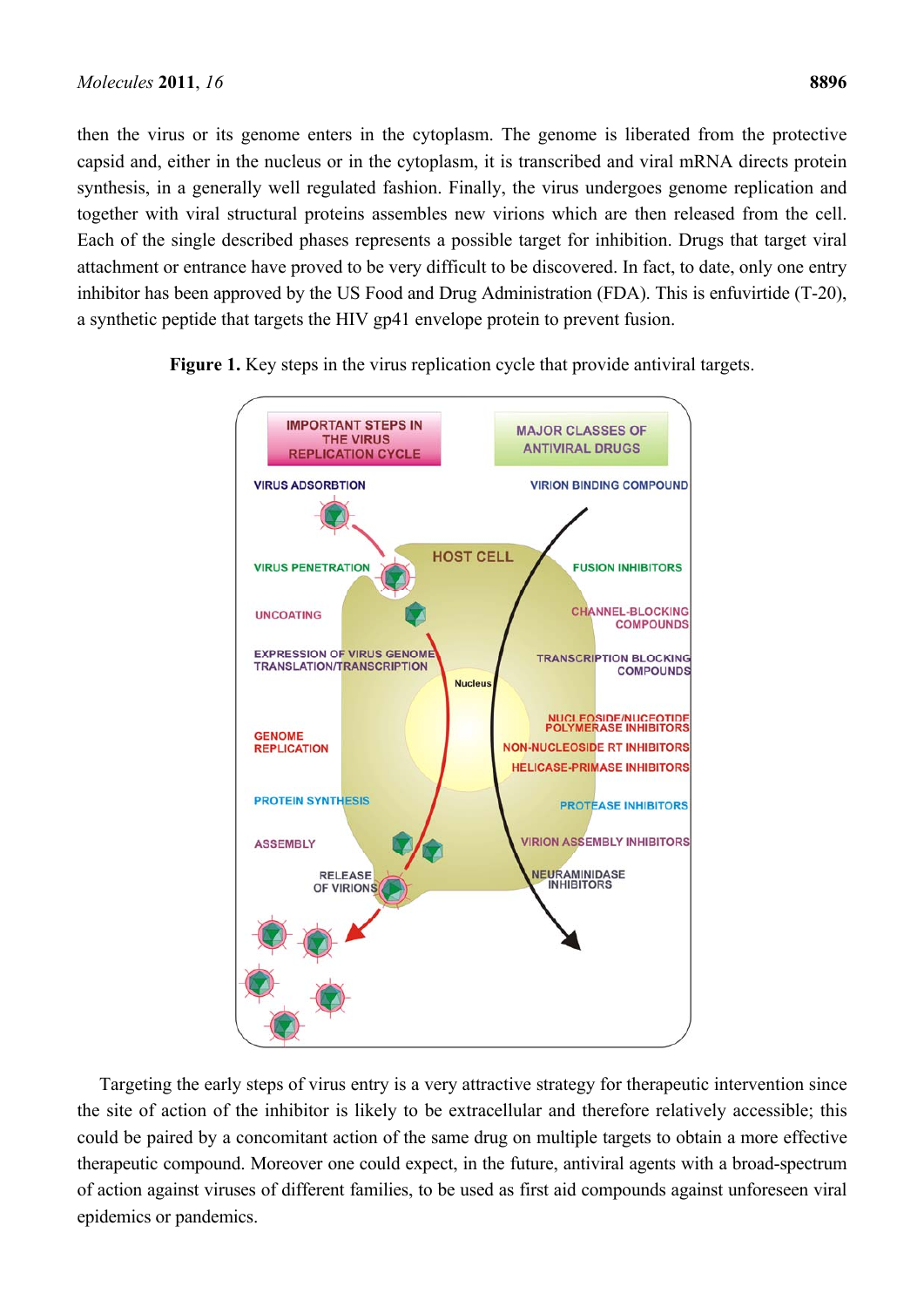Due to the outbreak of the emerging infectious diseases caused by different pathogenic viruses and the development of antiviral resistance to classical antiviral drugs, pharmaceutical companies and numerous researchers are seeking new antiviral agents. In the present scenario, nanoscale materials have emerged as novel "antimicrobial agents" due to their high surface area to volume ratio and their unique chemical and physical properties [4,5].

Nanotechnology is an emerging field of applied science and cutting edge technology that utilizes the physico-chemical properties of nanomaterials as a means to control their size, surface area, and shape in order to generate different nanoscale-sized materials. Among such materials, metal-based ones seem the most interesting and promising, and represent the subject of the present review. Nanotechnology is directly linked with physics, chemistry, biology, material science and medicine. In fact, it finds application in multiple aspects of research and in everyday life such as electronics and new material design. However, its use in medical research is probably one of the fastest growing areas in which the functional mechanisms of nanoparticles and especially metal-based nanoparticles are just beginning to be exploited. Nanotechnologies have been used to develop nanoparticle-based targeted drug carriers [6,7], rapid pathogen detection [8,9], and biomolecular sensing [10], as well as nanoparticle-based cancer therapies [11,12]. The use of nanoparticles can be extended to the development of antivirals that act by interfering with viral infection, particularly during attachment and entry.

Nanoparticles are properly defined as particles with at least one dimension less than 100 nm, and have attracted much attention because of their unique and interesting properties. Their singular physical (e.g., plasmonic resonance, fluorescent enhancement) and chemical (e.g., catalytic activity enhancement) properties derive from the high quantity of surface atoms and the high area/volume relation, in fact, as their diameter decreases, the available surface area of the particle itself increases dramatically and as a consequence there is an increase over the original properties of their bulk materials.

Considering that biological interactions are generally multivalent, the interplay between microbes and host cells often involves multiple copies of receptors and ligands that bind in a coordinated manner, resulting in enhanced specificities, efficiencies, and strengths of such interactions that allow the microbial agent to take possess of the cell under attack. The attachment and entry of viruses into host cells represent a terrific example of such multivalent interactions between viral surface components and cell membrane receptors [13]. Interfering with these recognition events, and thereby blocking viral entry into the cells, is one of the most promising strategies being pursued in the development of new antiviral drugs and preventive topical microbicides [14–16]. In recent years, the use of metal nanoparticles, that may or not have been functionalized on their surface for optimising interactions, is seeing increasing success. The idea of exploiting metals against microorganisms can be considered ancient; in fact, the use of silver was a common expedient for cooking procedures and for preserving water from contamination. The importance of silver for its curative properties has been known for centuries, in fact, silver has been the most extensively studied metal for purpose of fighting infections and preventing food spoilage, and notwithstanding the decline of its use as a consequence of the development of antibiotics, prophylaxis against gonococcal ophthalmia neonatorum with silver ions was considered the standard of care in many countries until the end of the 20th century [17]. Silver's mode of action is presumed to be dependent on  $Ag<sup>+</sup>$  ions, which strongly inhibit bacterial growth through suppression of respiratory enzymes and electron transport components and through interference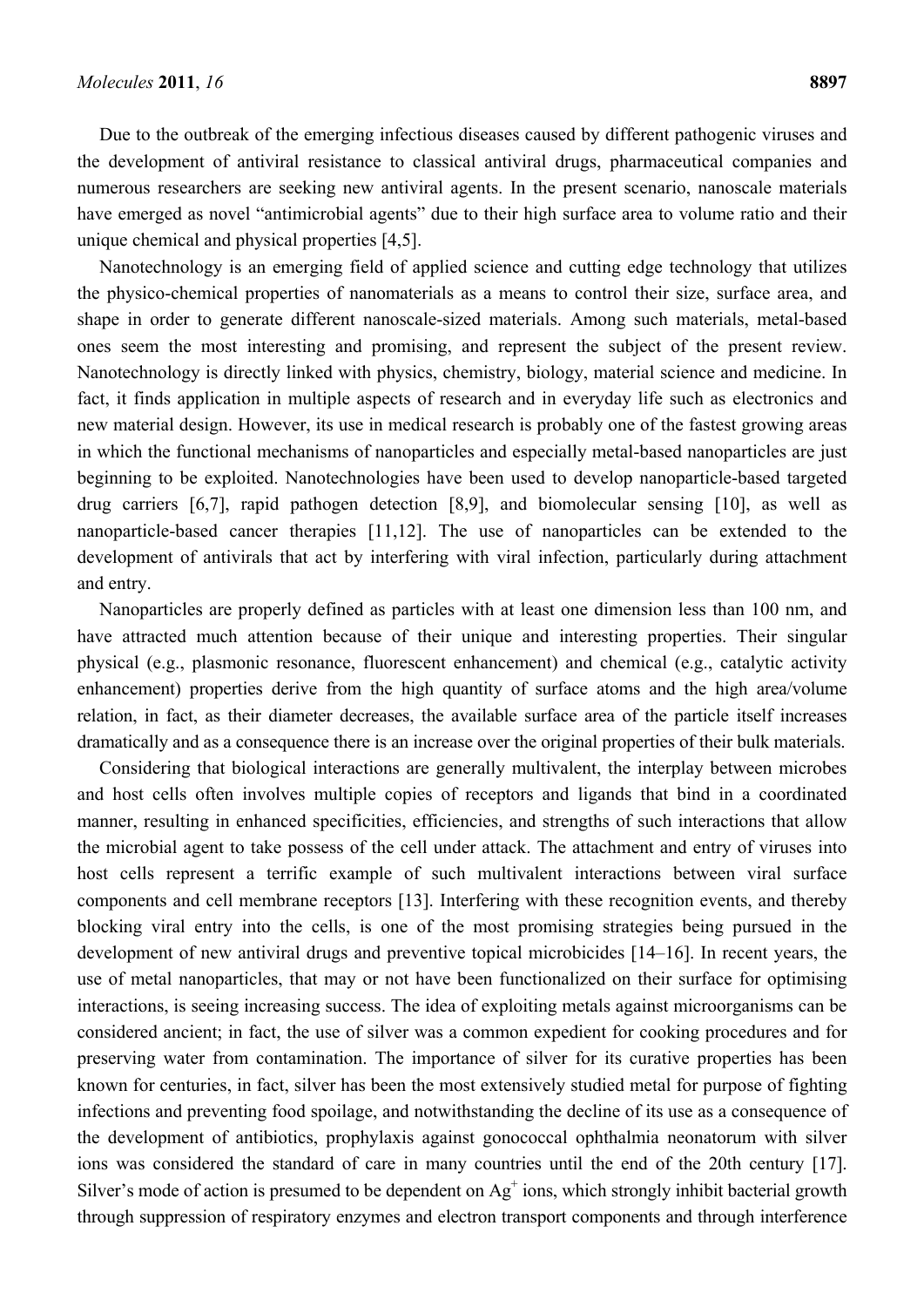with DNA functions [18]. Therefore, the antibacterial, antifungal and antiviral properties of silver ions and silver compounds have been extensively studied. Silver has also been found to be non-toxic to humans at very small concentrations. The microorganisms are unlikely to develop resistance against silver as compared to antibiotics as silver attacks a broad range of targets in the microbes. Considering the broad literature that describes silver, as a bulk material, effective against a wide range of pathogens, silver nanoparticles have been analysed and found to be extremely appealing. The silver nanoparticles have also found diverse applications in the form of wound dressings, coatings for medical devices, silver nanoparticles impregnated textile fabrics [19]. The advantage of using silver nanoparticles for impregnation is that there is continuous release of silver ions enhancing its antimicrobial efficacy. The burn wounds treated with silver nanoparticles show better cosmetic appearance and scarless healing [20]. Silver nanoparticles have received considerable attention as antimicrobial agents and have been shown to be effective mainly as antibacterial. Antimicrobial effectiveness was shown for both Gram-positive and Gram-negative bacteria [21,22].

The antibacterial activity of silver nanoparticles was mainly demonstrated by *in vitro* experiments. Activity against methicillin-resistant *Staphylococcus aureus* (MRSA) [23], *Escherichia coli* [4,21,24,25], *Pseudomonas aeruginosa* [4], *Vibrio cholera* [4] and *Bacillus subtilis* [25] has been documented. Low concentrations of silver nanoparticles were able to consistently inhibit *E. coli* [5] while the growth-inhibitory effect on *S. aureus* was minor. Synergistic antimicrobial activity of silver or zinc nanoparticles with ampicillin, penicillin G, amoxicillin, kanamycin, erythromycin, clindamycin, chloramphenicol and vancomycin against *S. aureus*, *E. coli, Salmonella typhi* and *Micrococcus luteus* was observed [26–28].

Also gold nanoparticles have been exploited as antimicrobial agents, mainly as a tool to deliver other antimicrobials or in order to enhance the photodynamic killing of bacteria [29]. Many studies have shown the antimicrobial effects of metal nanoparticles, but the effects of silver nanoparticles against fungal pathogens are mostly unknown; silver nanoparticles, indeed, showed significant antifungal activity against *Penicillium citrinum* [30], *Aspergillus niger* [30], *Trichophyton Mentagrophytes* [31] and *Candida albicans* [32].

Different types of nanomaterials like copper, zinc, titanium [33], magnesium, gold [34], alginate [35] and silver have come up in recent years and most of them have proven to be effective against diverse microorganisms.

The present review aims at a description of the reported antiviral activities of metal nanoparticles and their production methods, with particular regard to silver nanoparticles.

### **2. Metal Nanoparticles and Antiviral Activity**

Metal nanoparticles have been studied for their antimicrobial potential and have proven to be antibacterial agents against both Gram-negative and Gram-positive bacteria [4,5,21,26,36]. Theoretically, any metal could be analysed for antiviral activity, however, little effort has been done to determine the interactions of metal nanoparticles with viruses, and only recently some studies have emerged showing that metal nanoparticles can be effective antiviral agents against HIV-1 [37–40], hepatitis B virus [41], respiratory syncytial virus [42], herpes simplex virus type 1 [43,44], monkeypox virus [45], influenza virus [46] and Tacaribe virus [47].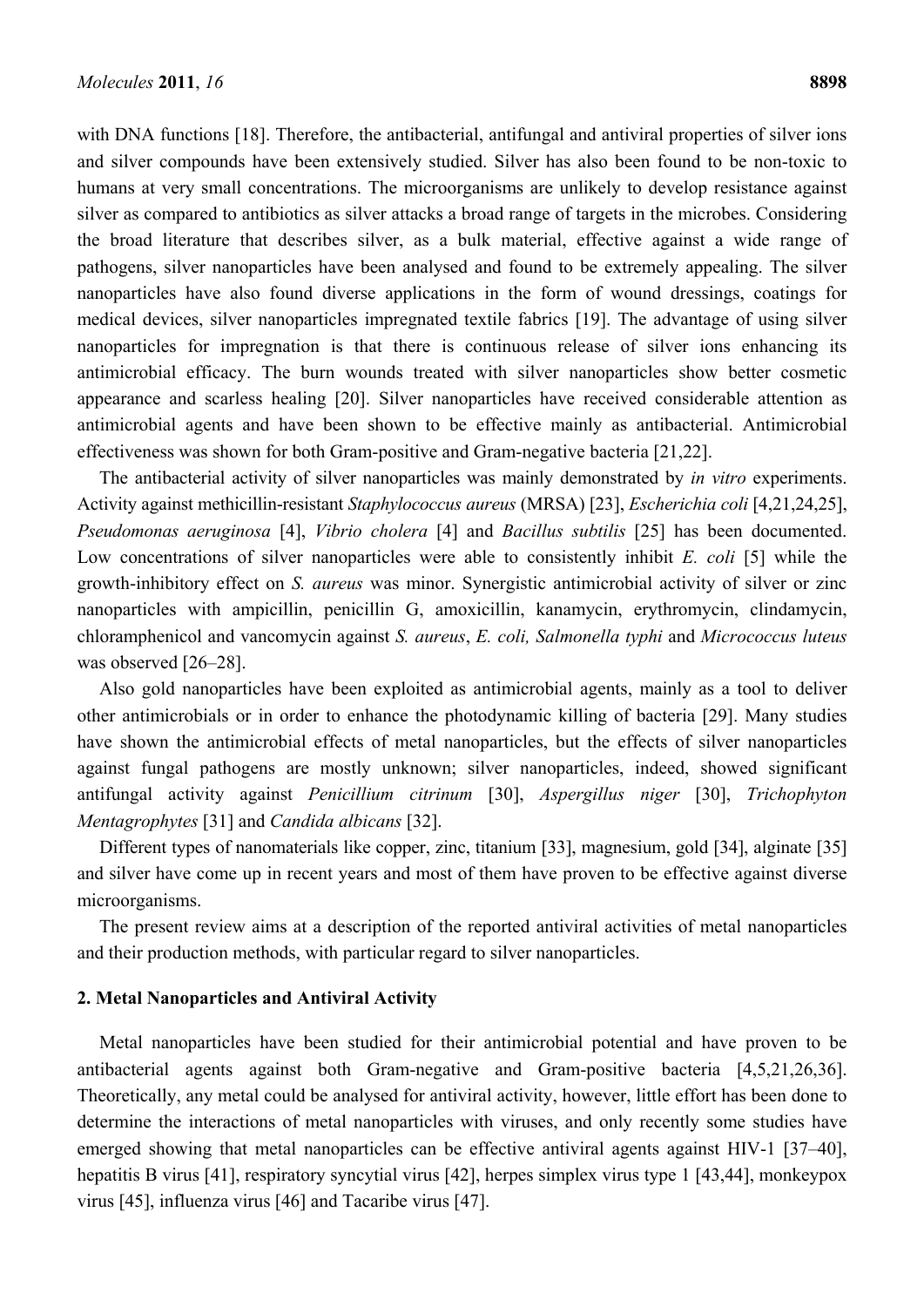| <b>Virus</b>                                           | Family           | <b>Metal Nanoparticle</b><br><b>Composition (size)</b>                                         | <b>Mechanism of</b><br><b>Action</b>                                                 | <b>References</b> |
|--------------------------------------------------------|------------------|------------------------------------------------------------------------------------------------|--------------------------------------------------------------------------------------|-------------------|
| Human<br>immunodeficiency<br>virus type 1<br>$(HIV-1)$ | Retroviridae     | PVP-coated silver<br>nanoparticles<br>$(1-10)$ nm)                                             | Interaction with<br>gp120                                                            | $[38 - 40]$       |
| Herpes simplex<br>virus type 1<br>$(HSV-1)$            | Herpesviridae    | MES-coated silver and<br>gold nanoparticles<br>$(4 \text{ nm})$                                | Competition for the<br>binding of the virus<br>to the cell                           | [43, 44]          |
| Respiratory<br>syncytial virus                         | Paramyxoviridae  | PVP-coated silver<br>nanoparticles<br>$(69 \text{ nm} +/- 3 \text{ nm})$                       | Interference with<br>viral attachment                                                | [42]              |
| Monkeypox virus                                        | Poxviridae       | Silver nanoparticles and<br>polysaccharide-coated<br>Silver nanoparticles<br>$(10-80)$ nm)     | <b>Block of virus-host</b><br>cell binding and<br>penetration                        | [45]              |
| Influenza virus                                        | Orthomyxoviridae | Sialic-acid functionalized<br>gold nanoparticles<br>(14 nm)                                    | Inhibition of virus<br>binding to the plasma<br>membrane                             | $[46]$            |
| Tacaribe virus<br>(TCRV)                               | Arenaviridae     | Silver nanoparticles and<br>polysaccharide-coated<br>Silver nanoparticles<br>$(10 \text{ nm})$ | Inactivation of virus<br>particles prior to<br>entry                                 | $[47]$            |
| Hepatitis B virus<br>(HBV)                             | Hepadnaviridae   | Silver nanoparticles;<br>$(10-50)$ nm)                                                         | Interaction with<br>double-stranded<br>DNA and/or<br>binding with viral<br>particles | [41]              |

|  |  |  | Table 1. Antiviral metal nanoparticles. |
|--|--|--|-----------------------------------------|
|--|--|--|-----------------------------------------|

# *2.1. Retroviridae*

Acquired immunodeficiency syndrome (AIDS), the disease caused by HIV, is responsible for over two million deaths per year, among more than 33 million people that are infected. Highly active anti-retroviral therapy (HAART), a treatment regimen that employs a cocktail of drugs to suppress HIV infection, has significantly improved the quality of life and life expectancy of millions of HIV-infected individuals. Numerous HIV-infected individuals are currently treated with HAART, and these individuals harbor chronic long-term infection; as a result, HIV eventually develops resistance to these drugs, resulting in a need to change medication regimens and a subsequent increase in the cost of treatment [48].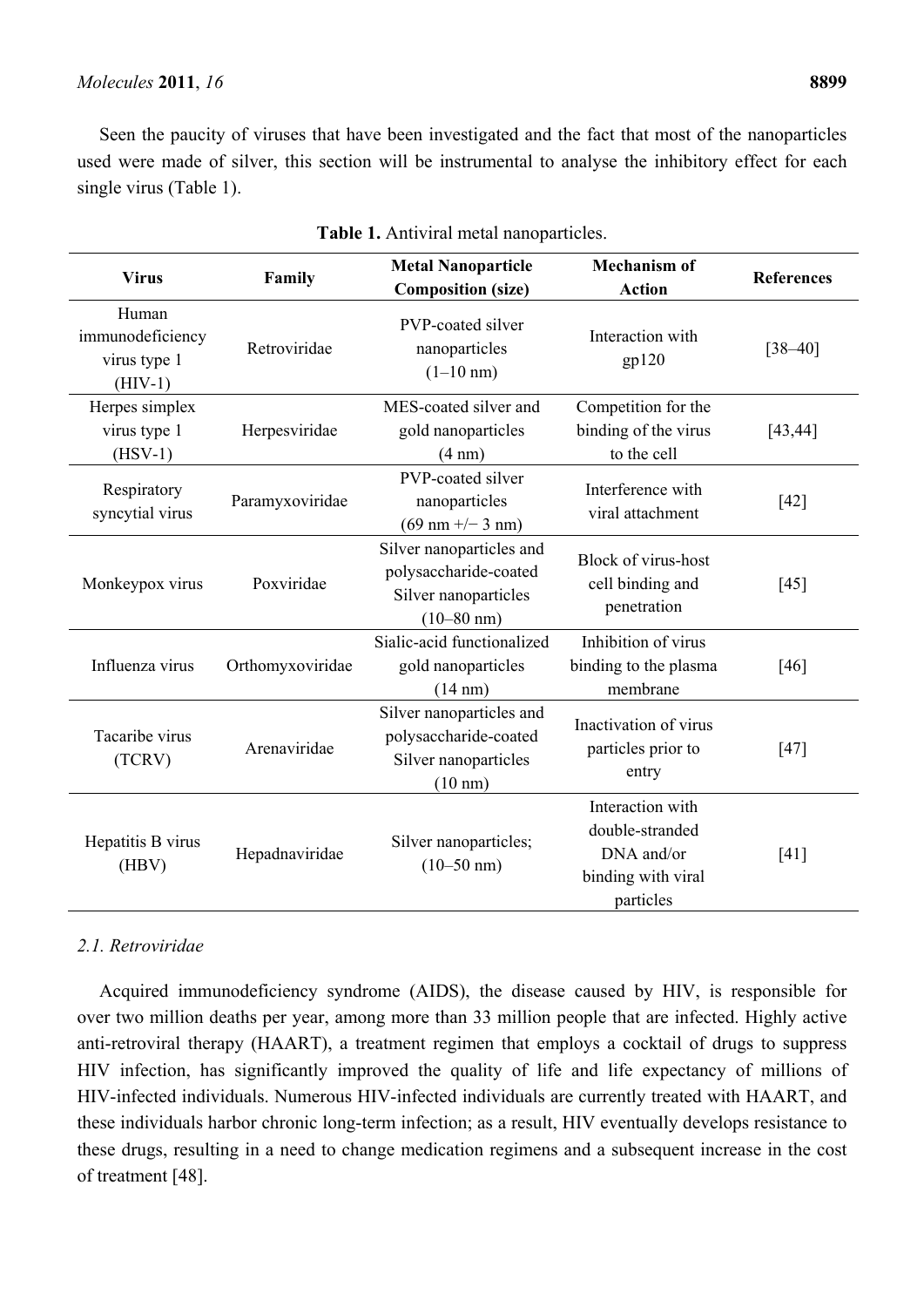The replication cycle of HIV-1 is a complex multistep process that depends on both viral and host cell factors. Entry into target cells is achieved through fusion of the viral lipid envelope and the cellular plasma membrane [49]. The viral component that acts as a fulcrum for mediating fusion is the trimeric envelope glycoprotein composed of two subunits: gp120, which binds to the cellular receptor, and gp41, which is the subunit bearing the transmembrane segment, and that executes fusion [50]. Following gp120 binding to the cellular receptor, CD4, and a subsequent interaction with CCR5 or CXCR4 co-receptors, a conformational change of gp41 leads to membrane fusion and delivery of the capsid to the cytoplasm. Soon after entry, the RNA is reverse-transcribed into a complementary DNA which is converted to a double-stranded DNA, and integrated into the cellular genome. The integrated proviral DNA is transcribed to generate full-length progeny viral RNA and a number of spliced mRNA transcripts. Transcription and translation, performed by the cellular machinery, result in the synthesis of viral proteins that together with the progeny viral RNA are transported to the site of virus particle assembly at the plasma membrane, where the virus gains access to the extracellular milieu upon budding events [51].

Elechiguerra *et al*. [37] were the first to describe the antiviral activity of metal nanoparticles, in fact, they found that silver nanoparticles undergo size-dependent interactions with HIV-1. In their investigations, they explored the possibility that physicochemical properties of nanoparticles may depend on the nanoparticle interactions with a capping agent molecule. For this reason they tested silver nanoparticles with three different surface chemistries: foamy carbon, poly(N-vinyl-2-pyrrolidone) (PVP), and bovine serum albumin (BSA). Foamy carbon-coated silver nanoparticles were embedded in a foamy carbon matrix needed to preclude coalescence during their synthesis. PVP-coated nanoparticles were synthesized using glycerine as both reducing agent and solvent. In this method, a metal precursor is dissolved in a liquid polyol in the presence of a capping agent such as PVP [52]. Synthesis in aqueous solution was performed for BSA-conjugate silver nanoparticles. Interactions of silver nanoparticles with HIV-1 were probed with the aid of high angle annular dark field (HAADF) scanning transmission electron microscopy technology. It was possible to obtain sufficient data to determine that the interaction between HIV particles and silver nanoparticles is clearly due to the size of the silver nanoparticle since only nanoparticles within the range of 1–10 nm were able to bind to the virus. In particular, nanoparticles were not randomly attached to the virus, but all the three species of nanoparticles established regular spatial relationships with the viral envelope. The most probable sites for interaction were found to be the sulfur-bearing residues of the gp120 glycoprotein knobs, which being limited in number, may also explain the inability of larger nanoparticles to bind the virus. The capacity of silver nanoparticles to inhibit infectivity of a laboratory-adapted HIV-1 strain at non-cytotoxic concentrations was determined by *in vitro* assays, and a dose-dependant inhibition of viral infectivity was reported. In particular, BSA- and PVP-coated nanoparticles showed to possess a slightly lower inhibition efficacy, probably because the surface of the nanoparticle is directly bound to and encapsulated by the capping agent. In contrast, the silver nanoparticles released from the carbon matrix have a greater inhibitory effect due to their essentially free surface area. These findings, however, only provide indirect evidence for their proposed mode of interaction through the binding to gp120, therefore, a panel of different *in vitro* assays was used to elucidate the silver nanoparticles mode of antiviral action against HIV-1 [39]. A luciferase-based assay showed that silver nanoparticles coated with PVP were an effective virucidal agent against cell-free virus (including laboratory strains,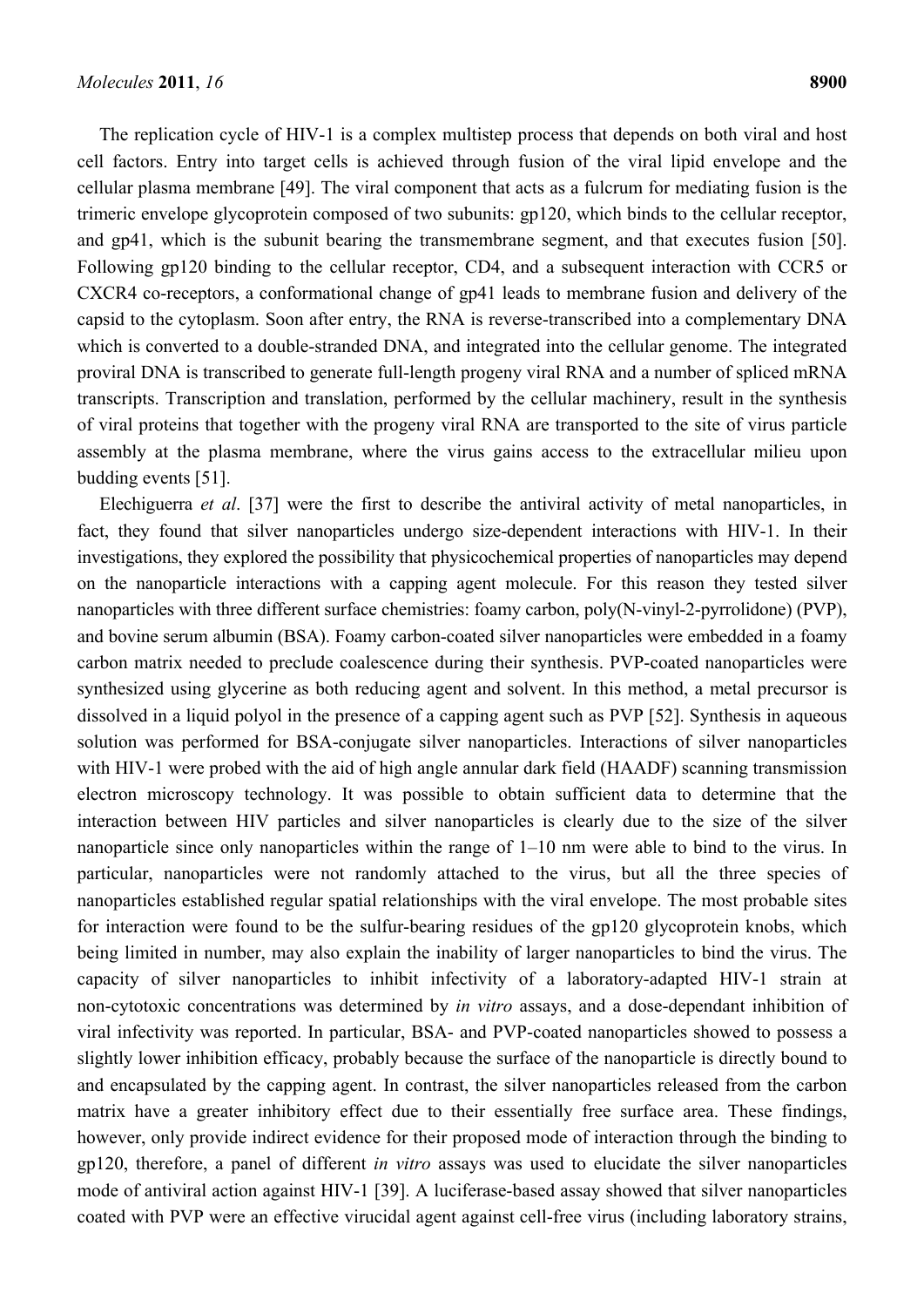clinical isolates, T and M tropic strains, and resistant strains) and cell-associated virus. The concentration of silver nanoparticles at which infectivity was inhibited by 50% (IC50) ranged from 0.44 to 0.91 mg/mL. The observed antiviral effect of silver nanoparticles was due to the nanoparticles, rather than just to the silver ions present in the solution. In fact silver salts exerting antibacterial effect through silver ions, inhibited HIV-1 with a therapeutic index 12 times lower than the one of silver nanoparticles. Silver nanoparticles inhibit the initial stages of the HIV-1 infection cycle by blocking adsorption and infectivity in a cell-fusion assay. The inhibitory activity of silver nanoparticles against the gp120-CD4 interaction was also investigated in a competitive gp120-capture ELISA, which together with the cell-based fusion assay, showed that silver nanoparticles inhibit HIV-1 infection by blocking viral entry, particularly the gp120-CD4 interaction. Besides, silver nanoparticles inhibit post-entry stages of the HIV-1 life cycle, in fact, the antiviral activity was maintained also when the metal nanoparticles were added 12 h after the cell had been infected with HIV. Since silver ions can form complexes with electron donor groups containing sulfur, oxygen, or nitrogen that are normally present as thiols or phosphates on amino acids and nucleic acids they might inhibit post-entry stages of infection by blocking HIV-1 proteins other than gp120, or reducing reverse transcription or proviral transcription rates by directly binding to the RNA or DNA molecules. Silver nanoparticles proved to be virucidal to cell-free and cell-associated HIV-1 as judged by viral infectivity assays. HIV infectivity was effectively eliminated following short exposure of isolated virus to silver nanoparticles. These properties make silver nanoparticles a potential broad-spectrum agent not prone to inducing resistance that could be used preventively against a wide variety of circulating HIV-1 strains. PVP-coated silver nanoparticles, being an interesting virucidal candidate drug, have been further investigated as a potential topical vaginal microbicide to prevent transmission of HIV-1 infection [40] using an *in vitro*  human cervical tissue-based organ culture that simulates *in vivo* conditions [53,54]. When formulated into a non-spermicidal gel (Replens) at a concentration of 0.15 mg/mL, PVP-coated silver nanoparticles were not toxic to the explant, even when the cervical tissues were exposed continuously to the metal for 48 hours, but one minute of pre-treatment of the cervical explant with 0.025 to 0.15 mg/mL of PVP-coated silver nanoparticles prevented the transmission of cell-associated HIV-1 and cell-free HIV-1 isolates. When pre-treatment was carried on for 20 minutes followed by extensive washing the drug conferred almost total protection against HIV-1 transmission for 48 hours, indicating a long-lasting protective effect by the PVP-coated silver nanoparticles in the cervical explants.

A different group [38] also reported about the antiviral activity of silver nanoparticles that had been fabricated using Hepes buffer. They showed that silver nanoparticles exhibited potent cytoprotective and post-infected anti-HIV-1 activities (at 50 mM a 98% reduction was achieved) toward Hut/CCR5 cells in a dose-dependent fashion. Similar inhibitory activities were reported for the silver nanoparticles when a citrate solution with  $NABH_4$  as the reducing agent was used, while lower activity was observed for gold nanoparticles (10 nm, fabricated in Hepes buffer).

### *2.2. Herpesviridae*

The herpesvirus family consists of more than 100 double-stranded DNA viruses divided into  $\alpha$ ,  $\beta$ and  $\gamma$  subgroups. Only eight herpesviruses are known to commonly infect humans and the remainder are animal herpesviruses infecting a wide variety of animal species. All members of the herpesvirus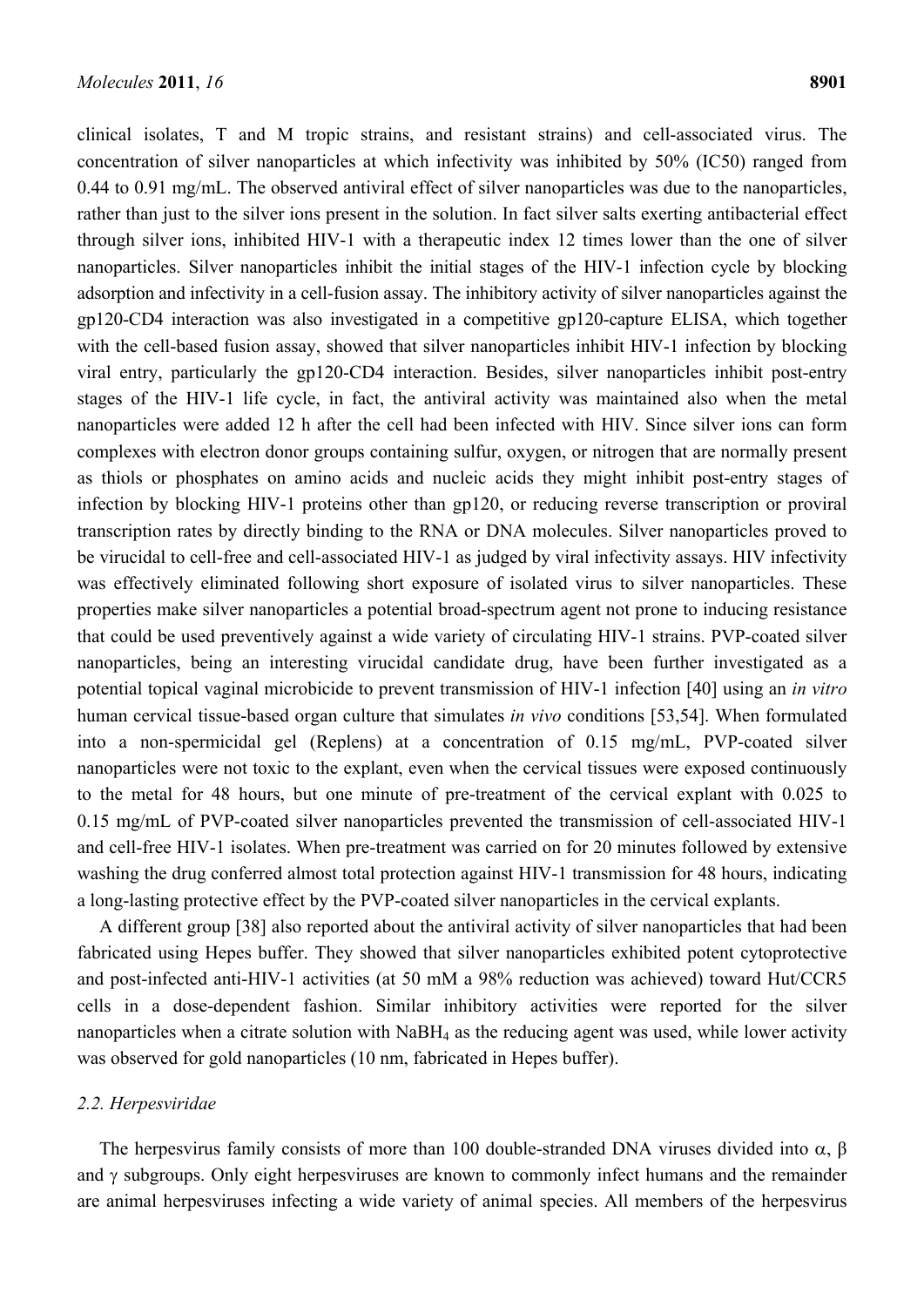family cause life-long latent infections and, structurally, all have a linear, double-stranded DNA genome packaged into an icosahedral capsid and covered by a lipid envelope with embedded proteins and glycoproteins [55]. Symptomatic diseases caused by HSV-1 (prototypic  $\alpha$ -herpesvirus) are generally limited to cold sores of the mouth and keratitis in the eyes, but HSV-1 is capable of causing life-threatening diseases in immunocompromised individuals, including newborns, patients with HIV or patients undergoing immunosuppressive treatment. Transmission among humans requires physical contact and after the initial infection, the virus remains latent in neurons, a key feature of  $\alpha$ -herpesviruses [56].

HSV entry into host cells marks the first and possibly most critical step in viral pathogenesis [57]. Five viral glycoproteins have been implicated in the viral entry process: gB, gC, gD, gH and gL. All but gC are essential for entry. The initial interaction, or binding to cells, is mediated via interactions of gC and/or gB with heparan sulfate (HS) [58]. The significant reduction of HSV-1 infection in the absence of either viral gC or cell-surface HS [59] point to a key role of gC high-affinity binding to heparan sulfate (HS) on the cell surface. Following binding, HSV entry is achieved through fusion of the lipid bilayer of the viral envelope with a host cell membrane. The core fusion machinery is composed by gB and gH/gL [60,61], in fact, the complete fusion is only achieved when the three proteins act together. Glycoprotein B may act as the premier fusogen [62–64], but it seems to need the cooperation of several membranotropic sequences harboured in gH [65–69]. Transcription, replication of viral DNA and assembly of progeny capsids take place within the host nucleus, and then there is a complex mechanism for the exit of the newly assembled viruses from the cell [70].

Baram-Pinto *et al*. have described in two consecutive works [43,44] the potential of exploiting metal nanoparticles for viral inhibition. Their strategy was proved valid against HSV-1, but was probably intended and may prove useful against other viruses, such as papillomaviruses (HPV) and HIV. In fact, their anti-HSV-1 agents are based on the principle that they mimic HS and may compete for the binding of the virus to the cell. Also HIV or HPV use HS as a docking site during infection, therefore the nanoparticles described by Baram-Pinto *et al*. may be useful as a broad topical microbicide for sexually-transmitted viral infections.

Another point of particular interest from their work is the analysis of the significance of the carrier core material, in fact they designed two different metal particles, one made of silver, and the other made with gold, but both with the same coating of mercaptoethane sulfonate (MES) intended to mimic the polysulfonated HS and therefore expected to create a high local concentration of binding molecules for improved inhibitory effect.

The silver- (Ag-MES) and gold- (Au-MES) MES nanoparticles were tested in antiviral assays using the wild-type HSV-1 McIntyre strain. For the inhibition experiments, Vero cells and/or virus solutions were treated with Ag-MES and Au-MES nanoparticles at different time points to analyse the different stages of the viral infection that may be blocked.

Taken together, their results indicate that sulfonate-capped silver and gold nanoparticles inhibit HSV-1 infections by blocking the attachment and thereby the entrance of the virus into the cells and/or by preventing the cell-to-cell spread of the virus.

The inability of soluble MES and unmodified metal nanoparticles to control viral infectivity stressed the importance of spatially oriented functional groups anchored on a nanoparticle core for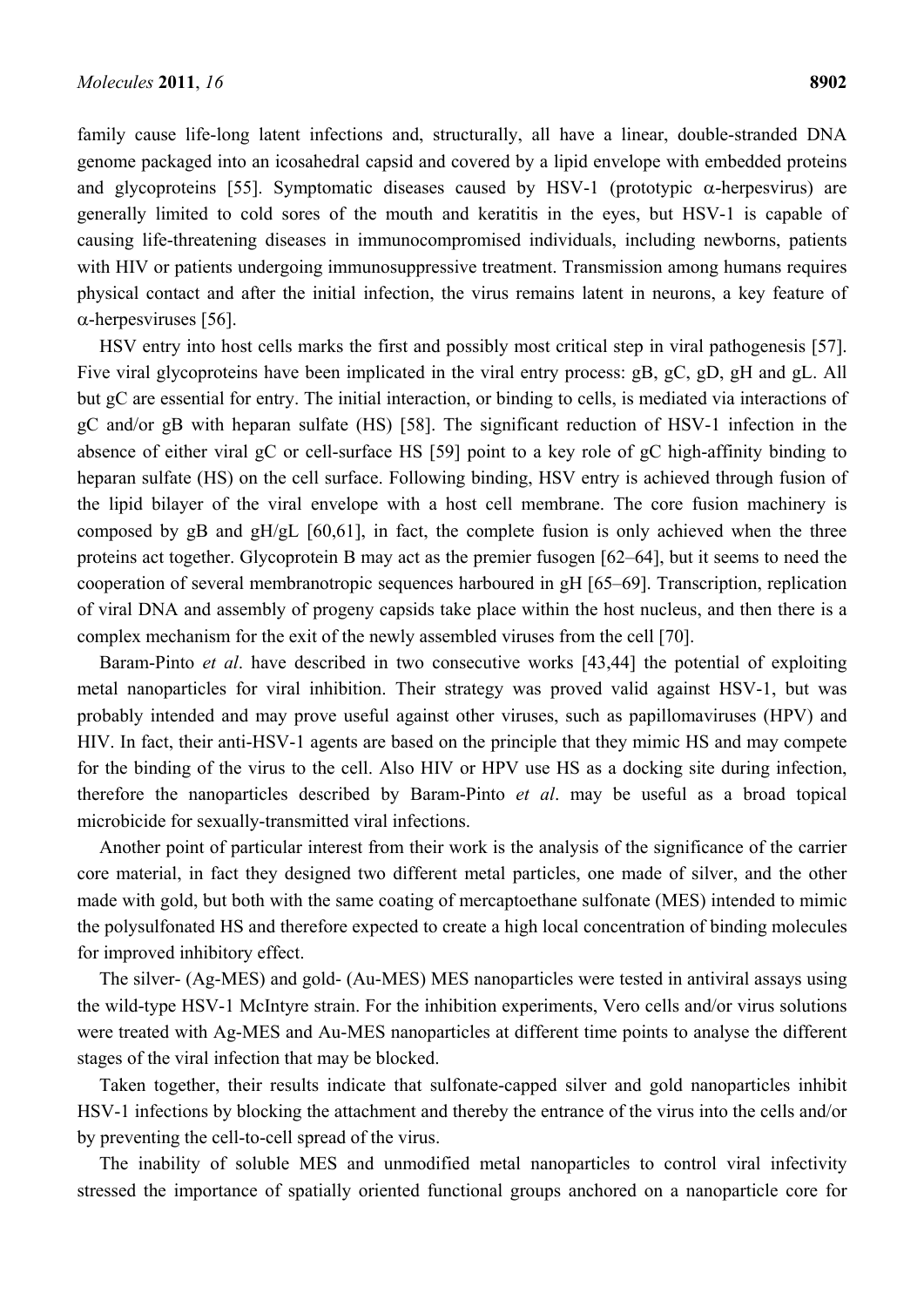viral inhibition. At the same time, antiviral activity shown by both Ag-MES and Au-MES nanoparticles suggest the possibility of using alternative carrier core materials as well.

While these results suggest the versatility of the idea of effective viral inhibitions using functionalized nanoparticles, it also indicates that other core materials could also be efficient as long as they are not toxic to the host cells.

#### *2.3. Paramyxoviridae*

Respiratory Syncytial Virus (RSV) belongs to the family *Paramyxoviridae* and infects the epithelium of the lungs and the respiratory tract causing serious respiratory disease, especially in children and older people. No vaccine or adequate pharmaceutical compounds are available, underlining the need for the development of future RSV treatments.

The RSV genome consists of a single RNA molecule of negative-sense RNA, which encodes, among others, for two surface glycoproteins, which are exposed on the viral envelope. These glycoproteins are the (G) protein, which serve as a receptor binding protein, and the (F) protein, which is responsible for the fusion between the cell membrane and the viral envelope. As within the name itself of the virus, following infection of cells, the F protein is expressed on the surface of cells and fuse adjacent cells, giving rise to syncytia formation, a well characterised cytopathic effect [71].

Sun *et al*. [42] have utilized silver nanoparticles conjugated to various proteins to study the inhibition of RSV infection in HEp-2 cell culture. In their study, the capping agents used for the silver nanoparticles were: (1) poly(N-vinyl-2-pyrrolidone) (PVP); (2) bovine serum albumin (BSA); and (3) a recombinant F protein from RSV (RF 412).

The preliminary analysis by Transmission Electron Microscopy yielded interesting results on the interaction between silver nanoparticles with RSV virion particles. BSA-conjugated silver nanoparticles seemed to interact with RSV but without a specific association or spatial arrangement, while RF 412-conjugated silver nanoparticles appeared to be floating freely with no proof of regular attachment. On the other hand, PVP-coated silver nanoparticles were able to bind to the viral surface with a regular spatial arrangement, suggesting a possible interaction with G proteins that are evenly distributed on the envelope of the RSV virion. The hypothesised interpretation for the interaction of PVP-nanoparticles with G proteins is that their small size and uniformity (4–8 nm), compared to the other (BSA and RF 412) coated nanoparticles (3–38 nm) may contribute to the effectiveness of the binding.

Since toxicity is an imperative issue regarding pharmaceutical compounds, the cytotoxicity of each of the nanoparticle conjugates was established using the Trypan Blue Exclusion Assay, and revealed that all of them (BSA-, PVP- and RF 412-silver nanoparticles) showed less than 20% cytotoxicity up to a concentration of 100 μg/mL. Silver nanoparticles have to be regarded as potentially harmful especially when intended for treating a respiratory disease such as RSV infections. Sun *et al*. [42] have, therefore considered that a saturated surface capping composed of a natural biomolecule (BSA) and a biocompatible chemical (PVP) could be able to mask the pure nano-silver surface and thus would reduce toxicity without hampering efficacy. Nevertheless, further studies are needed to validate these *in vitro* data for the use into the clinical setting, and investigation of the toxic effects and fate of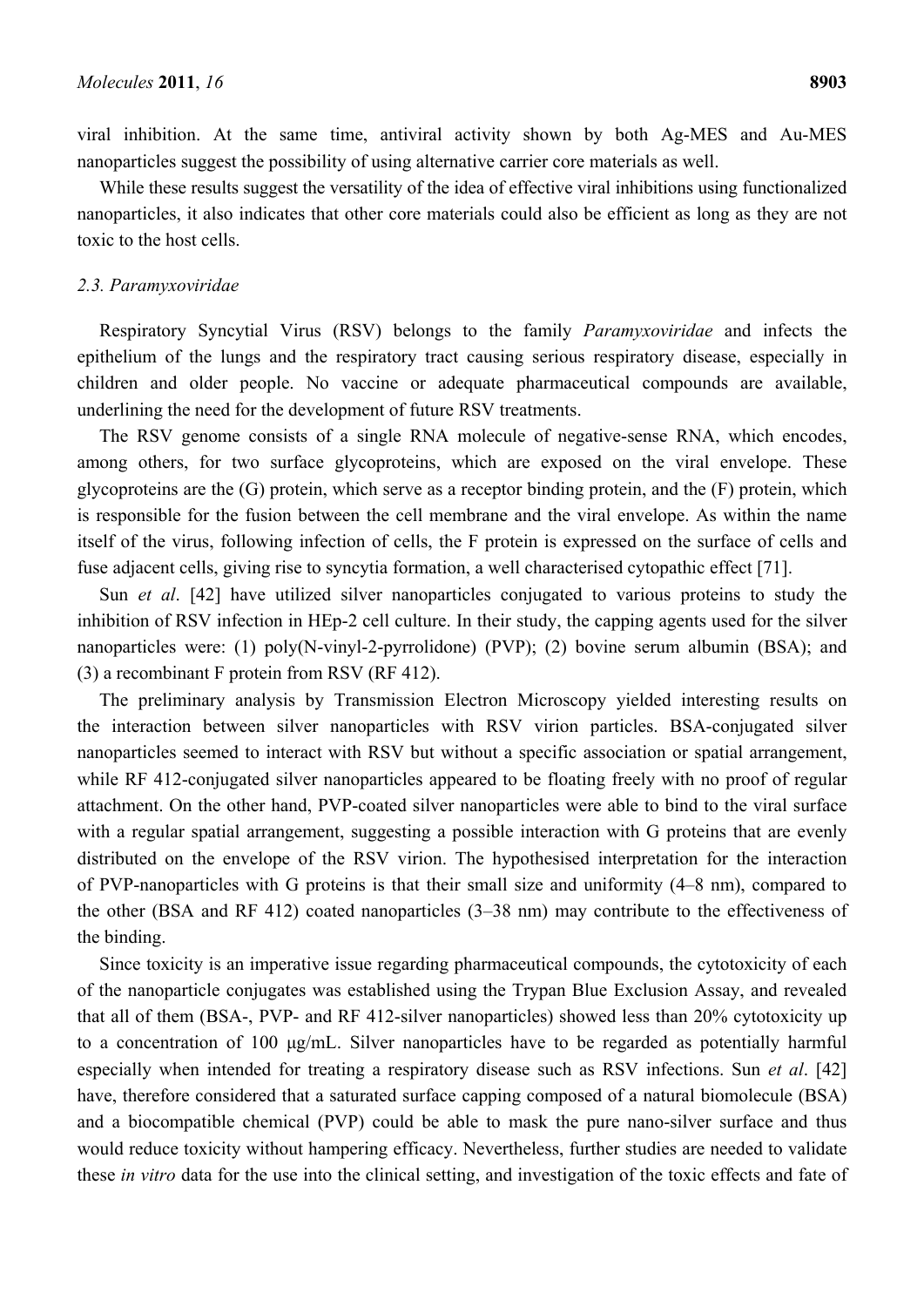nanoparticles after their deposition in the respiratory tract is mandatory for the future development of anti-RSV silver nanoparticles-based therapeutic compounds.

HEp-2 cells were infected with RSV mixed with BSA-, PVP- and RF 412-coated silver nanoparticles and infectivity inhibition was evaluated by microscopic examination for syncytia formation and by immunofluorescence microscopy. Neither BSA- nor RF 412- coated nanoparticles showed any significant inhibition of RSV infection, while PVP-coated silver nanoparticles inhibited RSV infection by 44%. These results led the authors to conclude that when the silver nanoparticles are conjugated to the PVP protein and mixed with RSV, they bind to the G protein on the viral surface and interfere with viral attachment to the HEp-2 cells resulting in the inhibition of viral infection.

### *2.4. Hepadnaviridae*

Hepatitis B virus (HBV) is a partially double-stranded DNA virus provided with a lipidic envelope coat. HBV has a strong tropism for hepatocytes, and once it has entered the cell, viral particles migrate to the nucleus where the viral genome is completed to form a covalently closed circular DNA (cccDNA) that serves as the template for the subsequent steps of viral mRNA transcription and formation of the pre-genomic RNA (pgRNA). The pgRNA forms the template for the reserve transcription by the viral-encoded reverse-transcriptase that produce new viral genomes [72]. Nucleotide (adefovir) and nucleoside (lamivudine, entecavir, and telbivudine) analogue inhibitors, which represent approved pharmaceuticals with direct antiviral activity against HBV, target primarily the viral polymerase reverse-transcriptase. Although their effectiveness has been proven, raising drug-resistant HBV strains is fast, therefore limiting the use of these antivirals. Lu *et al*. [41] have analysed monodisperse silver nanoparticles for their ability to inhibit HBV replication. The nanoparticles used in their study were prepared from  $AgNO<sub>3</sub>$  in HEPES and measured dimensions of  $\sim$ 10 nm (Ag10Ns),  $\sim$ 50 nm (Ag50Ns) and  $\sim$ 800 nm (Ag800Ns). Silver nanoparticles with particle diameters of 800 nm were too toxic for being evaluated as antiviral compound, but 10 nm and 50 nm particles showed only a minor toxicity at the concentration able to inhibit HBV replication. In fact, nanoparticles of both sizes showed potent anti-HBV activities. The Ag10Ns reached 38% inhibition at 5 µM and 80% at 50 µM, while the Ag50Ns were slightly more active with 53% and 92% at concentration of respectively 5 µM and 50 µM. In the same paper by Lu *et al*. [41], the activity of silver nanoparticles was also compared to 10 nm gold nanoparticles (Au10Ns) and other silver compounds with silver in different oxidation states, and the overall results showed that the anti-HBV effects of silver nanoparticles are undoubtedly much more pronounced. In conclusion, silver nanoparticles were able to inhibit the production of HBV RNA and extracellular virions probably via a specific interaction between the nanoparticles and the double-stranded DNA of HBV and/or direct binding with viral particles.

# *2.5. Orthomyxoviridae*

The influenza virus is a highly contagious pathogen that causes annual epidemics in the human population, and is much feared for its potential to generate new viruses able to jump to humans from different animal species and causing pandemics. Recently, Papp *et al*. [46] have described their studies in which functionalized gold nanoparticles were used to inhibit the influenza virus. This is an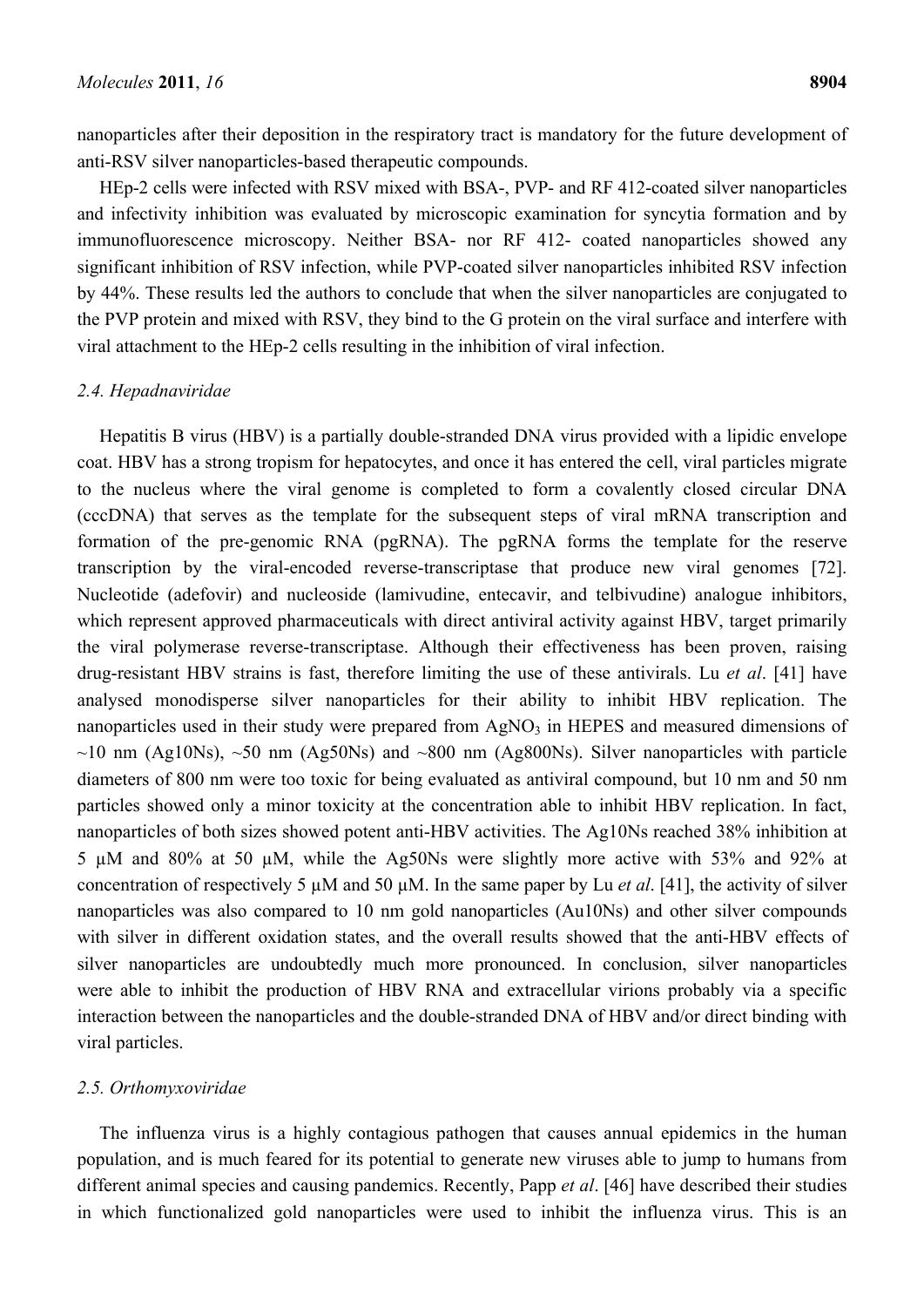orthomyxovirus containing a helical capsid with a genome of eight RNA segments. The capsid is covered by a lipid envelope containing mainly two virally-encoded glycoproteins, namely hemoagglutinin (HA) and neuraminidase (NA), that forms spiky projections on the surface. The virus binds to the cell plasma membrane through an interaction between HA and sialic acid (SA) residues present on glycoproteins and lipids on the surface of the host cell. This is soon followed by a mechanism of receptor-mediated endocytosis that brings the enveloped virus particle inside the cytoplasm but surrounded by a second lipid bilayer besides the envelope, the endosomal one. Inside the late endosome, environment acidification triggers a conformational change of HA, which sets in motion a mechanism of protein (HA) mediated fusion of the endosomal membrane with the viral envelope ending with the release of the nucleoproteins and genome fragments into the cytoplasm [73].

Papp *et al*. [46] strategy was to functionalize gold nanoparticles with sialic acid (SA)-terminated glycerol dendron with the objective to inhibit influenza virus binding to the plasma membrane. Gold nanoparticles of different size were produced: one of 2 nm and a second of 14 nm.

They found that 2 nm had no inhibitory effect on the hemagglutination, used to test the ability of the influenza virus to bind to a target membrane. On the contrary, the 14 nm gold nanoparticles inhibited hemagglutination at concentrations in the nanomolar range, demonstrating that the activity clearly depends on the particle dimension and the spatial distribution of the interacting ligand/receptor molecules. The same trend, with a more pronounced activity was observed in influenza virus inhibition assays where the sialylated particles of 14 nm size were found to be effective for influenza virus inhibition, whereas the 2 nm analogues did not show significant impact. Therefore, they proved that sialic-acid-functionalized gold nanoparticles are able to effectively inhibit viral infection.

# *2.6. Poxviridae*

Monkeypox virus (MPV), an orthopoxvirus similar to variola virus, is the causative agent of monkeypox in many species of non-human primates, but it is also a human pathogen with a clinical presentation similar to that of smallpox. MPV is considered a big threat to human life and therefore research is being carried out to develop drugs and therapeutic agents against this virus [74].

Different size nanoparticles were produced by plasma gas synthesis and used by Rogers *et al*. [45] in a plaque reduction assay of MPV. The silver nanoparticles used in this work were 25 (Ag-NP-25), 55 (Ag-NP-55) and 80 (Ag-NP-80) nm, and some nanoparticles were also coated with polysaccharide, 10 (Ag-PS-10), 25 (Ag-PS-25) and 80 (Ag-PS-80) nm nanoparticles. These nanoparticles, at concentrations ranging from 12.5 to 100  $\mu$ g/mL, were evaluated for MPV inhibitory efficacy using a plaque reduction assay. The main results showed that the Ag-PS-25 (polysaccharide-coated, 25 nm) and Ag-NP-55 (non-coated, 55 nm) exerted a significant dose-dependent inhibition of MPV plaque formation, but the mechanism by which this inhibition occurs has not been further investigated. Poxviruses enter cells by endocytosis or direct fusion at the plasma membrane, and at least 9 or 10 envelope proteins are involved in the entry mechanism, this is followed by a regulated sequence of events that allow virus replication. Many steps in the virus life cycle are still unknown, and this report on the activity of silver nanoparticles is too preliminary to attempt to give a satisfactory explanation of their mechanism of action. Probably the silver nanoparticles may intervene in the early steps of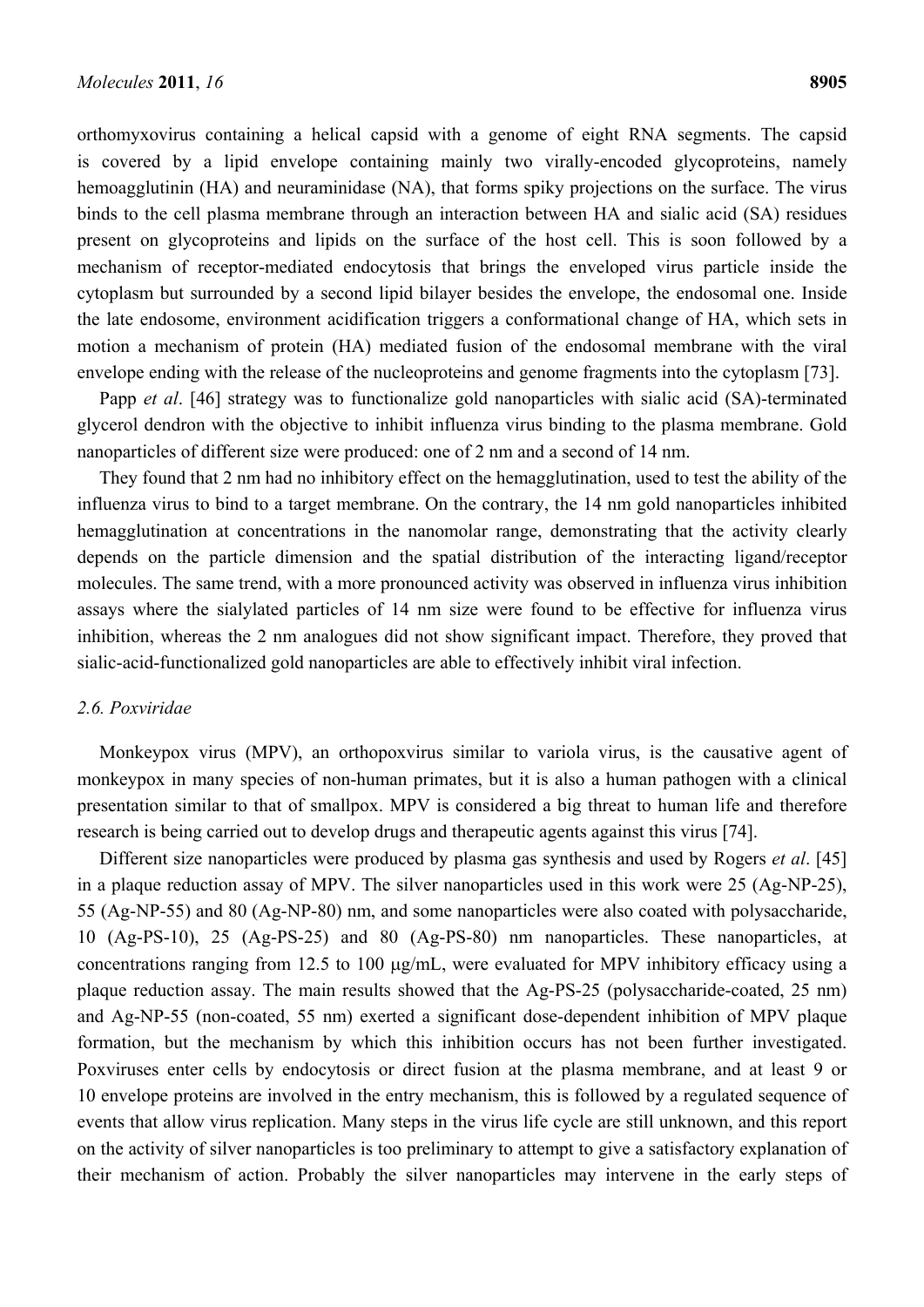binding and penetration by blocking virus-host cell binding by physical obstruction or, if internalised, they can disrupt intracellular pathways important for virus replication.

Rogers *et al.* [45] also described that AgNO<sub>3</sub> was active as a MPV inhibitor, but at the concentration of 100 µg/mL its toxic effect on Vero cells impeded the evaluation of the antiviral activity. Interestingly, some of the nanoparticles analysed in the study promoted an increase in the mean number of MPV plaques/well at the highest concentrations used. A potential explanation for these contrasting results could lie in the fact that nanoparticles may tend to aggregate and consequently create on cells areas available for increased contacts between viral particles and the cell membrane, therefore augmenting internalization and plaque formation. However, these data are preliminary and need a more in-depth analysis to draw more significant conclusions.

### *2.7. Arenaviridae*

The family Arenaviridae is composed of 18 different species of viruses divided into two antigenic groups, the Old World and New World (Tacaribe complex) groups. The Tacaribe complex, in addition to the Tacaribe virus (TCRV), includes the viral hemorrhagic fever-inducing viruses Junin, Machupo, Guanarito, and Sabia. Considering the high transmissibility by person-to-person via the respiratory route, the lack of diagnostic testing, and therapeutic options limited to ribavirin (not a satisfactory efficacy and easily emergence or resistant strains), the arenaviruses are included in the category A list of potential bio-weapons [75].

TCRV is not a human pathogen, but exhibits a close antigenic relationship with Junin and Guanarito viruses [76], therefore could serve well as a model virus for arenavirus derived diseases without human pathogenic potential and adequate safety for laboratory manipulation.

Speshock *et al*. [47] have recently analysed the activity of two types of silver nanoparticles against TCRV: uncoated (Ag-NP) and polysaccharide coated silver nanoparticles (PS-Ag).

They found that when TCRV was treated with 50 μg/mL, 25 μg/mL and even 10 μg/mL of the 10 nm Ag-NPs significant reduction in the progeny virus titer or no detectable progeny virus was produced. PS-Ag particles showed a similar trend but were not as effective, but toxicity was reduced. Therefore the polysaccharide coating may indeed protect the cell from the toxic effects of the Ag-NPs, but it also appears to interfere with the Ag-NP interaction with TCRV.

Silver nanoparticles seem to interact with TCRV prior to cellular exposure resulting in a decrease in viral infectivity with 10 and 25 nm Ag-NPs, therefore, the authors suggested that the silver nanoparticles may bind to virally-encoded membrane glycoproteins. In fact, TCRV glycoproteins are rich in cysteine residues [77] and silver nanoparticles have been shown to bind easily to the thiol groups [78], which are found in cysteine residues. This interaction can either prevent the internalization of the viral particle by interfering with cellular receptor binding, or may favour the internalization of the silver nanoparticle together with the virus and produce an inhibitory effect on viral replication interfering with the TCRV RNA-dependent RNA polymerase (L protein). Other possible mechanism of action could be related to the fact that the silver nanoparticles bound to the viral glycoproteins may prevent the virus uncoating in the endosome.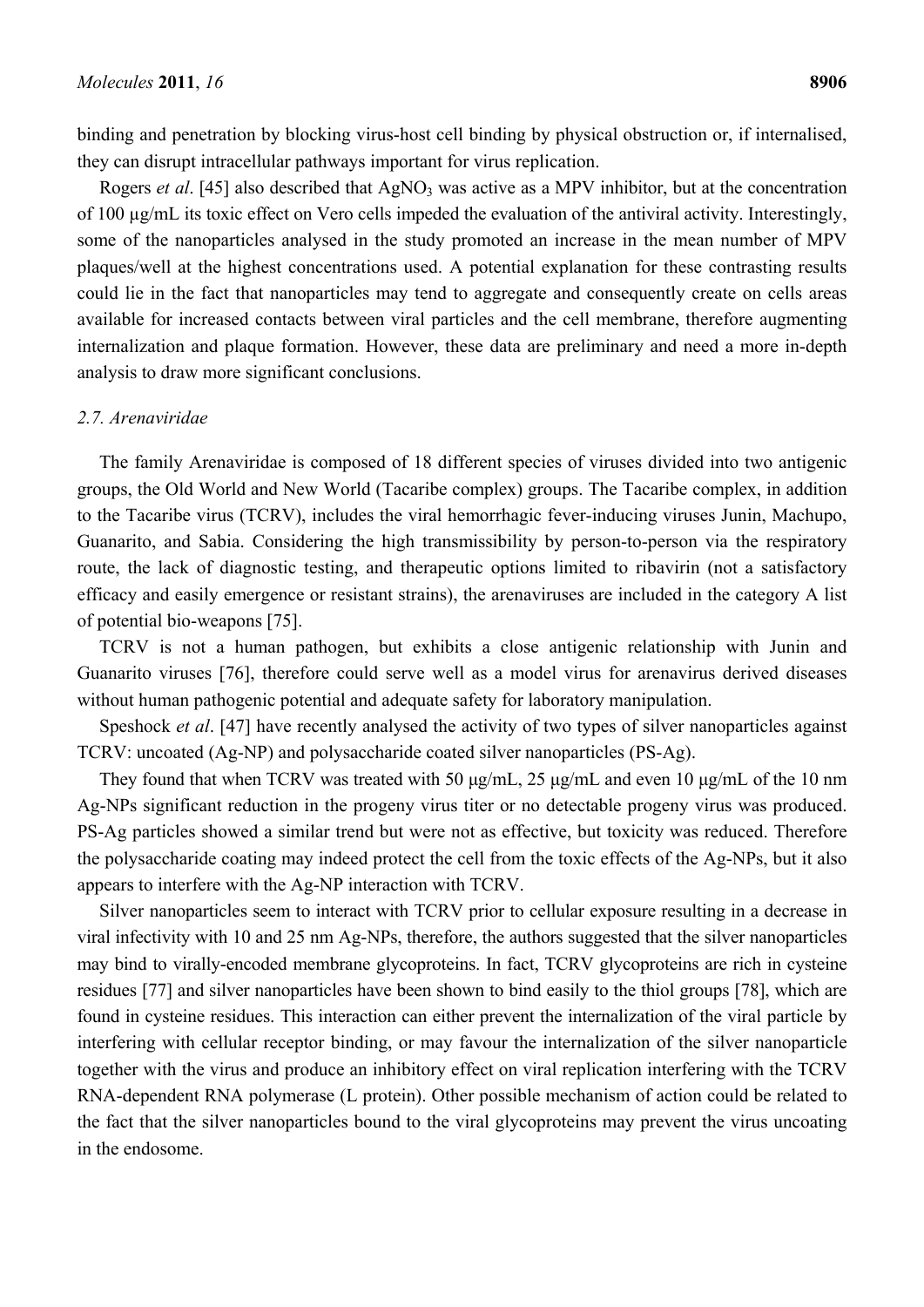Finally, Speshock *et al*. [47] proved that pre-treatment of the cells with silver nanoparticles had no effect on viral replication, therefore they concluded that the Ag-NPs could be inactivating the virus prior to entry into the cell.

#### *2.8. Virus Inactivation for Water Treatment*

The removal of viruses from water (and the environment in general) is of paramount important for health safety maintenance of our modern society that profoundly relies on water safety for drinking and leisure activities. Pathogenic viruses such as adenovirus, norovirus, rotavirus, and hepatitis A commonly occur in both surface and groundwater sources [79–81] and must be effectively inactivated to provide safe water.

Titanium dioxide has attracted much attention as a photocatalyst for water treatment, being resistant to corrosion and non-toxic when ingested. The antibacterial properties of  $TiO<sub>2</sub>$  have been well documented [82–85] and are attributed to the generation of ROS, especially hydroxyl free radicals and hydrogen peroxide [83,86]. While few studies have investigated the antiviral properties of  $TiO<sub>2</sub>$ , its potential for inactivating viruses has been demonstrated [84,87,88]. However, the inactivation rates obtained in most of these studies were extremely low. For example, Cho *et al*. [84] demonstrated only minor removal of bacteriophage MS2 after 2 h of irradiation using P25 TiO<sub>2</sub> suspended at 1 g/L. The inactivation kinetics needs to be greatly improved in order to provide efficient drinking water disinfection.

Liga *et al*. [89] have hypothesized a possible synergic mechanism occurring between silver and  $TiO<sub>2</sub>$  when silver doped titanium dioxide is used for inactivating microorganisms under UV radiation, therefore they demonstrated that silver doping  $TiO<sub>2</sub>$  greatly enhanced the photocatalytic inactivation of viruses primarily by increasing hydroxyl free radicals production in addition to slightly increasing virus adsorption.

Silver doping significantly enhanced MS2 inactivation by P25  $TiO<sub>2</sub>$  and the inactivation rate increased with silver content. With silver doped  $TiO<sub>2</sub>$  nanoparticles a considerable removal of MS2 could be obtained in 45 seconds, rendering feasible the goal of achieving virus removal from drinking water using photoreactors exploiting metal nanoparticles.

# **3. Toxicity**

Although the continuous evolutions in the field of metal-based nanoparticles for drug delivery, medical imaging, diagnostics, therapeutics and engineering technology, there is a serious lack of information about the impact of metal nanoparticles on human health and environment, probably due to the intrinsic complex nature of nanoparticles that have led to different attitudes on their safety.

Therefore, an important issue in the use of metal nanoparticles is their potential toxicity. For metal nanoparticles to be effective as antiviral pharmaceuticals, it is imperative to gain a better understanding of their biodistribution/accumulation in living systems.

The principal characteristic of metal nanoparticles is their size, which falls in between individual atoms or molecules and the corresponding bulk materials. Particle size and surface area can modify the physicochemical properties of the metal material, but can also influence the reactivity of nanoparticles with themselves or with the cellular environment, leading to different modes of cellular uptake and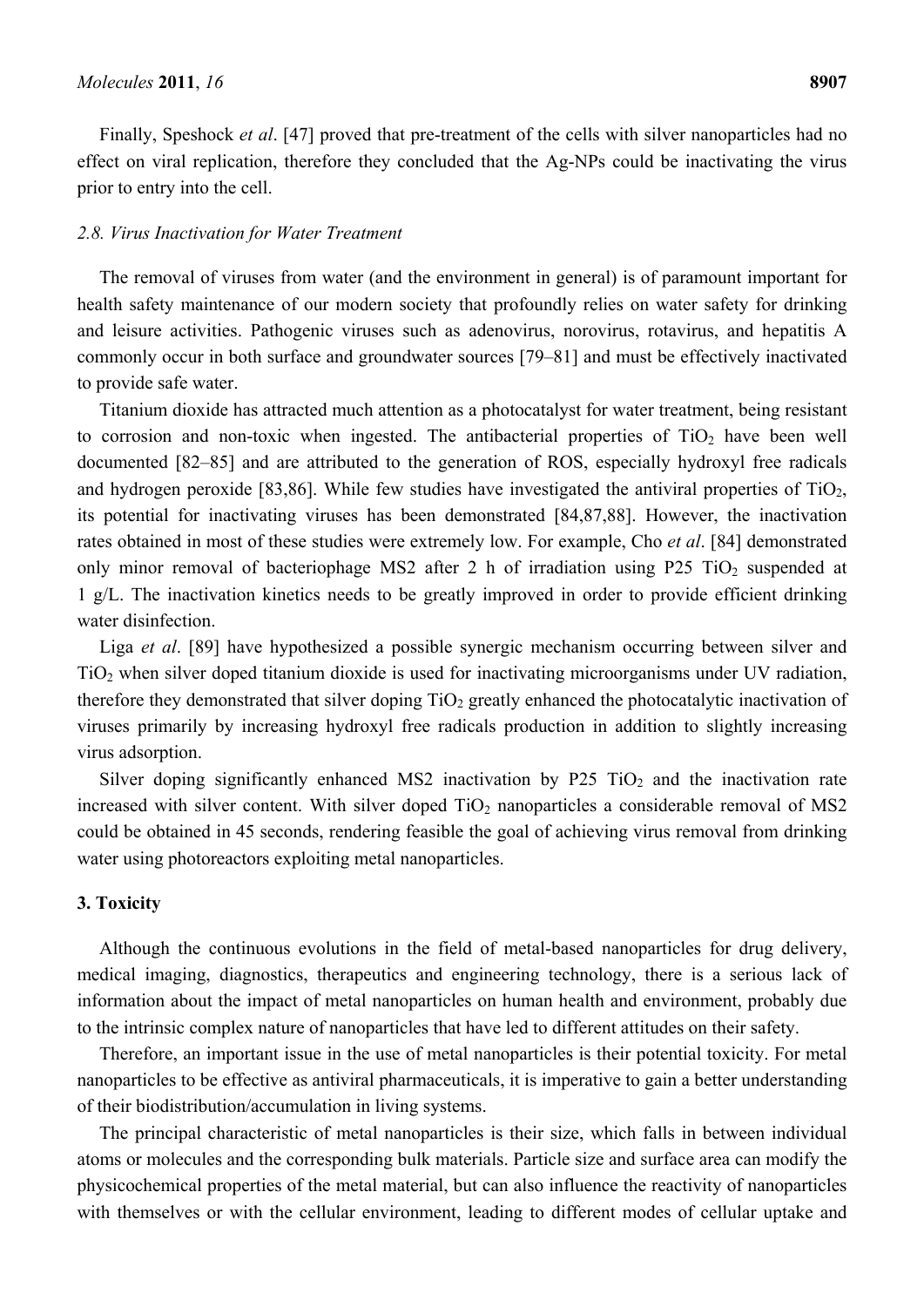further processing, leading to adverse biological effects in living cells that would not otherwise be possible with the same material in larger forms. In fact, as particle size decreases, some metal nanoparticles show increased toxicity, even if the same material is relatively inert in its bulk form (e.g., Ag, Au, and Cu).

Apart from size, the biological consequences of metal nanoparticles also depend on chemical composition, surface structure, solubility, shape, and aggregation. All of these parameters can modify cellular uptake, protein binding, translocation to the target site, and most of the biological interactions with the possibility of causing tissue injury. Therefore, in terms of safety, the effect of silver nanoparticles is a major consideration: even if they inhibit viral infections, it would not be beneficial if there are adverse effects to humans or animals. A commonly used strategy to reduce a possible toxicity is to use various capping agents to prevent the direct contact of the metal with the cells.

Potential routes of human exposure to metal nanoparticles used as therapeutic compounds include the gastrointestinal tract, the skin, the lungs, and systemic administration. Considering the use of metal nanoparticles from the point of view of a potential antiviral therapy, it is straightforward that the safest and easiest results can be obtained with topical use of nanoparticles as microbicide for direct viral particles inactivation and/or inhibition of the early steps of the viral life cycle, attachment and entry. Therefore, the dermal route seems the one of major concern. Dermal exposure to metal nanoparticles often takes place when using sunscreen lotions, for example,  $TiO<sub>2</sub>$  and  $ZnO$  nanoparticles. In healthy skin, the epidermis provides excellent protection against particle spread to the dermis. However, in presence of damaged skin micrometer-size particles gain access to the dermis and regional lymph nodes. A further concern should be the potential of nanoparticles translocation to the brain via the olfactory nerve as a consequence of the vicinity of the nasal mucosa to the olfactory bulb. Whether nanoparticles in such tissues have any pathological or clinical significance is uncertain, therefore, more data is needed to properly address the safety concern on the use of metal nanoparticles as pharmaceuticals.

Several studies have demonstrated the cytotoxic effects of metal nanoparticles [90–93], in fact, silver nanoparticles were found to be highly cytotoxic to mammalian cells based on the assessment of mitochondrial function, membrane leakage of lactate dehydrogenase, and abnormal cell morphologies [90–93]. At a cellular level, metal nanoparticles interact with biological molecules within mammalian cells and can interfere with the antioxidant defence mechanism leading to the generation of reactive oxygen species (ROS). Such species, in excess, can cause damage to biological components through oxidation of lipids, proteins, and DNA. Oxidative stress may have a role in the induction or the enhancement of inflammation through upregulation of redox sensitive transcription factors (e.g., NF-κB), activator protein-1, and kinases involved in inflammation [94–97].

The generation of reactive oxygen species by cells exposed to silver nanoparticles [91] has been showed in human lung fibroblast and human glioblastoma cells, and as a consequence DNA damage and cell cycle abnormalities have been observed. Accumulation of silver nanoparticles in various organs (lungs, kidneys, brain, liver, and testes) has been evidenced in animal studies [98]. Most of the *in vitro* studies show dose dependence, in fact, higher doses of silver induce a strongher cellular toxicity. Nevertheless, should be considered that *in vitro* concentrations of nanoparticles are often much higher than the ones used in *in vivo* experiments, therefore such exposures do not represent a replica of the conditions expected for *in vivo* exposure. A recent study [99] showed that mice exposed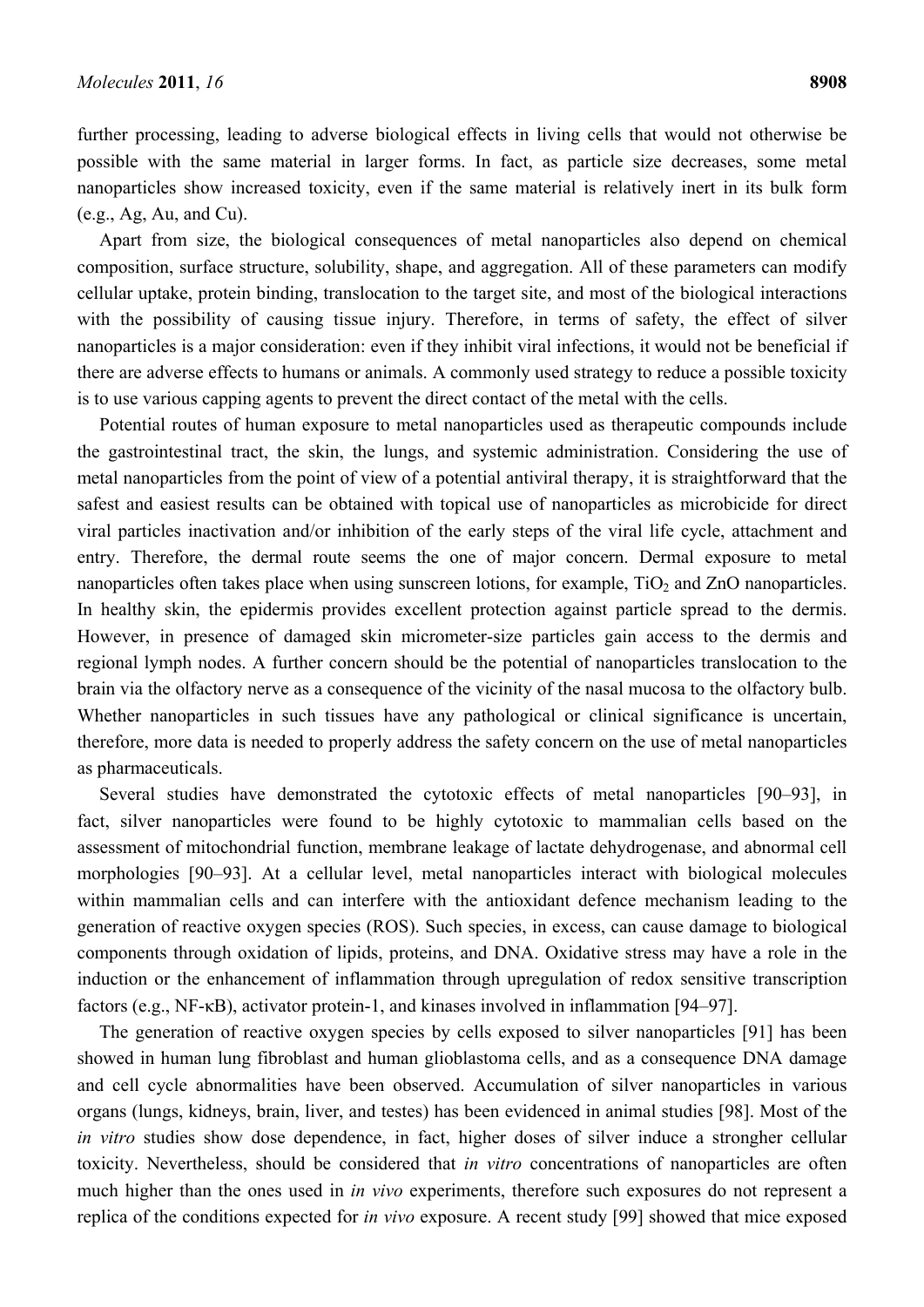to silver nanoparticles showed minimal pulmonary inflammation or cytotoxicity following subacute exposures, but longer term exposures with higher lung burdens of nanosilver are not investigated, therefore eventual cronic effects may be underscored.

This review presents only a brief description of the toxicity derived from the use of metal nanoparticles. A more detailed coverage of the topic is available in recently published reviews [100–103]. Although significant progress has been made to elucidate the mechanism of silver nanomaterial toxicity, a proved consensus on the immediate impact or long term effect on human health is still missing. Further research is required to provide the necessary warranties to allow a safely exploitation of the interesting *in vitro* antiviral properties of silver nanoparticles and their transfer to the clinical setting.

#### **4. Metal Nanoparticles Production**

Nanoparticles are nanoscale clusters of metallic atoms, engineered for some practical purpose, most typically antimicrobial and sterile applications. Different wet chemical methods have been used for the synthesis of metallic nanoparticles dispersions. The early methods to produce nanoparticles of noble-metals are still used today and continue to be the standard by which other synthesis methods are compared.

The most common methods involve the use of an excess of reducing agents such as sodium citrate [104] or NaBH4 [105]. Ayyanppan *et al*. [106] obtained Ag, Au, Pd and Cu nanoparticles by reducing metallic salts in dry ethanol. Longenberger *et al*. [107] produced Au, Ag and Pd metal colloids from air-saturated aqueous solutions of poly(ethylene glycol) (PEG). Reduction methods can also be used for the production of Pt, Pd, Cu, Mi *etc*., although specific protocols depend on the reduction potential of the source ion [108]. Cu and Ni are not very stable as the metal particles are easily oxidized requiring strong capping ligands to prevent the oxidation.

Initially, the reduction of various complexes with metallic ions leads to the formation of atoms, which is followed by agglomeration into oligomeric clusters. Controlled synthesis is usually based on a two-step reduction process: in the first step a strong reducing agent is used to produce small particles; in the second step these small particles are enlarged by further reduction with a weaker reducing agent [104]. Strong reductants lead to small monodisperse particles, while the generation of larger size particles can be difficult to control. Weaker reductants produce slower reduction reactions, but the nanoparticles obtained tend to be more polydisperse in size. Different studies reported the enlargement of particles in the secondary step from about 20–45 nm to 120–170 nm [109].

Another general method for the production of different metal nanoparticles (Au, Ag, Pt, Pd) uses commonly available sugars, e.g., glucose, fructose and sucrose as reducing agents [110]. This approach has several important features: (1) sugars (glucose, fructose, and sucrose) are easily available and are used as reducing agents; (2) upon their exploitation no other stabilizing agent or capping agent is required to stabilize the nanoparticles; (3) sugars are very cheap and biofriendly (4) the nanoparticles can be safely preserved in a essiccator for months and redispersed in aqueous solution whenever required instead of being kept in aqueous solution.

An array of other physical and chemical methods have been used to produce nanomaterials. In order to synthesize noble metal nanoparticles of particular shape and size specific methodologies have been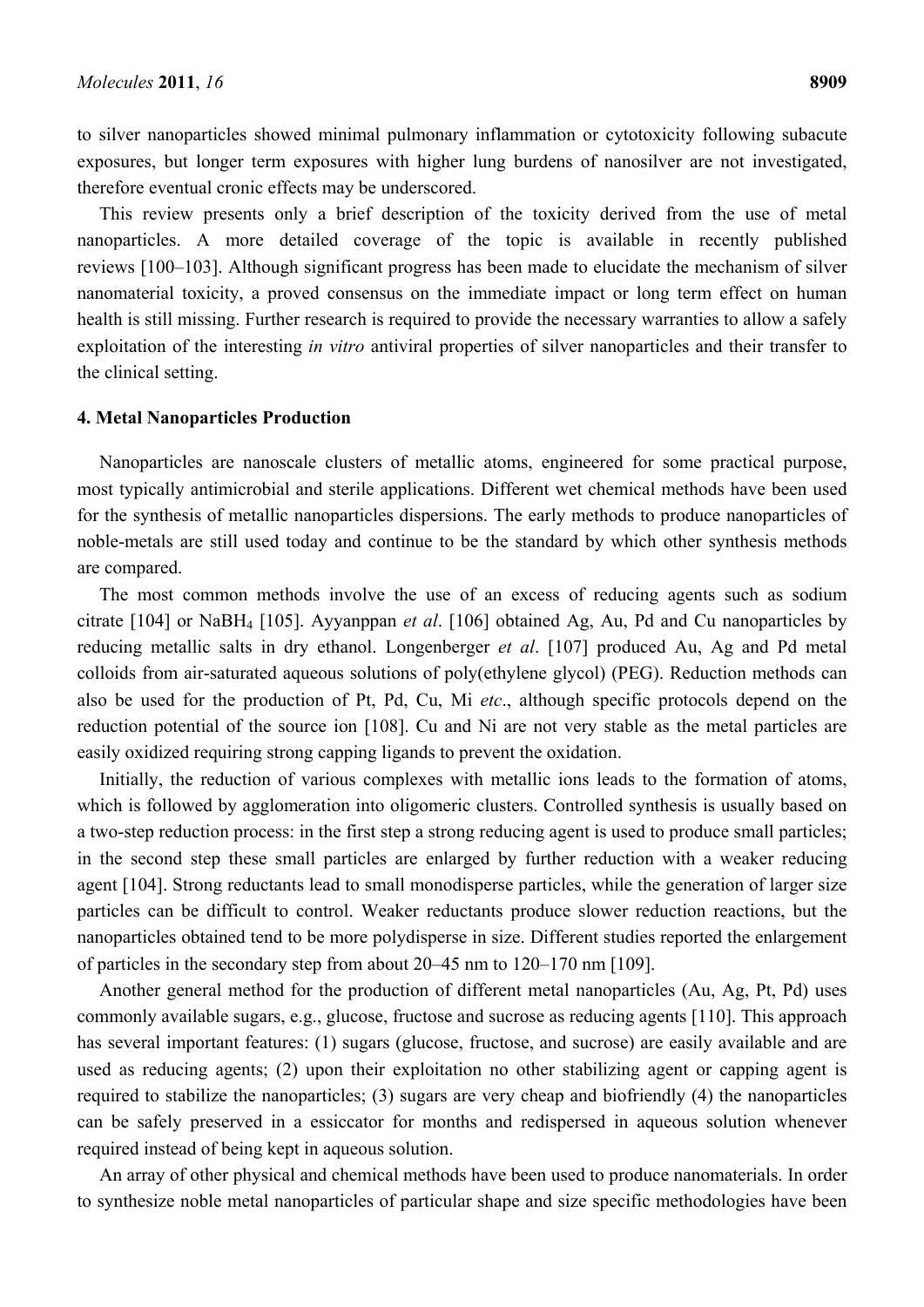formulated, such as ultraviolet irradiation, aerosol technologies, lithography, laser ablation, ultrasonic fields, and photochemical reduction techniques, although they remain expensive and involve the use of hazardous chemicals. Therefore, there is a growing concern to develop environment-friendly and sustainable methods.

Biosynthesis of gold, silver, gold–silver alloy, selenium, tellurium, platinum, palladium, silica, titania, zirconia, quantum dots, magnetite and uraninite nanoparticles by bacteria, actinomycetes, fungi, yeasts and viruses have been reported. However, despite the stability, biological nanoparticles are not monodispersed and the rate of synthesis is slow. To overcome these problems, several factors such as microbial cultivation methods and extraction techniques have to be optimized and factors such as shape, size and nature can be controlled through just modifying pH, temperature and nutrient media composition. Owing to the rich biodiversity of microbes, their potential as biological materials for nanoparticle synthesis is yet to be fully explored. The production of metal nanoparticles involves three main steps, including (1) selection of solvent medium; (2) selection of environmentally benign reducing agent; (3) selection of nontoxic substances for the nanoparticles stability [111].

Biomineralization is also an attractive technique, being the best nature friendly method of nanoparticle synthesis. In one of the biomimetic approaches towards generation of nanocrystals of silver, reduction of silver ions has been carried out using bacteria and unicellular organisms. The reduction is mediated by means of an enzyme and the presence of the enzyme in the organism has been found to be responsible of the synthesis [112,113].

Therefore in search of a methodology that could provide safer and easier synthesis of metal nanoparticles, it seems that the biogenic synthesis using the filtrated supernatant of different bacterial and fungal cultures is having a considerable impact, where the reduction of metal ions occurs through the release of reductase enzymes into the solution [28,114–116]. For an extensive coverage of the biological synthesis of metal nanoparticles by microbes, refer to the recent review by Narayanan and Sakthivel [117].

# **5. Conclusions**

In the crusade toward the development of drugs for the therapy of viral diseases, the emergence of resistant viral strains and adverse side effects associated with a prolonged use represent huge obstacles that are difficult to circumvent. Therefore, multidisciplinary research efforts, integrated with classical epidemiology and clinical approaches, are crucial for the development of improved antivirals through alternative strategies. Nanotechnology has emerged giving the opportunity to re-explore biological properties of known antimicrobial compounds, such as metals, by the manipulation of their sizes. Metal nanoparticles, especially the ones produced with silver or gold, have proven to exhibit virucidal activity against a broad-spectrum of viruses, and surely to reduce viral infectivity of cultured cells. In most cases, a direct interaction between the nanoparticle and the virus surface proteins could be demonstrated or hypothesized. The intriguing problem to be solved is to understand the exact site of interaction and how to modify the nanoparticle surface characteristics for a broader and more effective use. Besides the direct interaction with viral surface glycoproteins, metal nanoparticles may gain access into the cell and exert their antiviral activity through interactions with the viral genome (DNA or RNA). Furthermore, the intracellular compartment of an infected cell is overcrowded by virally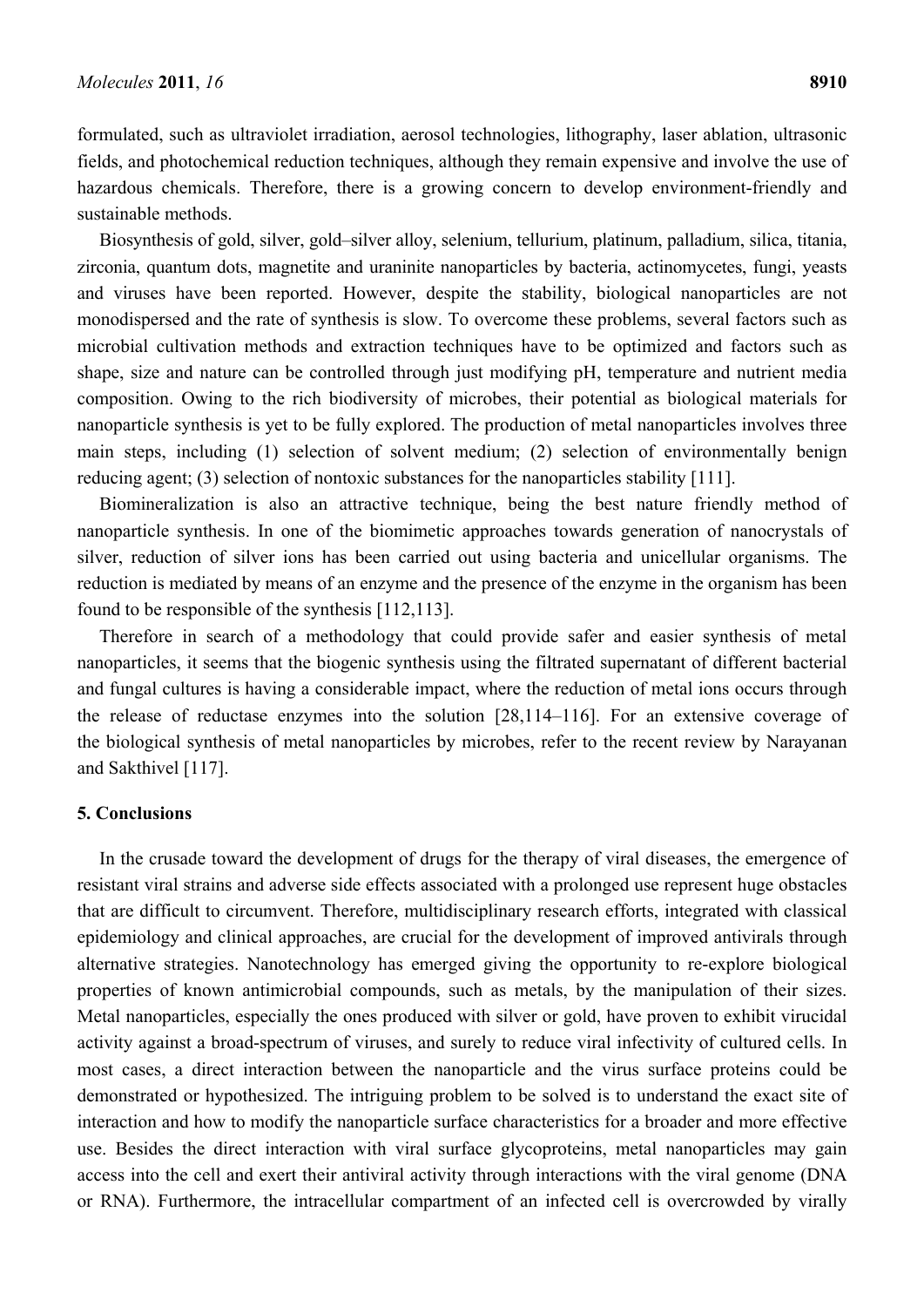encoded and host cellular factors that are needed to allow viral replication and a proper production of progeny virions. The interaction of metal nanoparticles with these factors, which are the key to an efficient viral replication, may also represent a further mechanism of action (Figure 2).

**Figure 2.** Schematic model of a virus infecting an eukaryotic cell and antiviral mechanism of metal nanoparticles.



Most of the published literature describes the antiviral activity of silver or gold nanoparticles against enveloped viruses, with both a DNA or an RNA genome. Considering that one of the main arguments toward the efficacy of the analysed nanoparticles is the fact that they in virtue of their shape and size, can interact with virus particles with a well-defined spatial arrangement, the possibility of metal nanoparticles being active against naked viruses seems appealing. Moreover, it has been already proven that both silver and gold nanoparticles may be used as a core material. However, no reports are yet available for the use of other metals, but the future holds many surprises, especially considering that the capping molecules that could be investigated are virtually unlimited.

Nonetheless, for metal nanoparticles to be used in therapeutic or prophylactic treatment regimens, it is critical to understand the *in vivo* toxicity and potential for long-term sequelae associated with the exposure to these compounds. Additional research is needed to determine how to safely design, use, and dispose products containing metal nanomaterials without creating new risk to humans or the environment.

# **Conflict of Interest**

The authors declare no conflict of interest.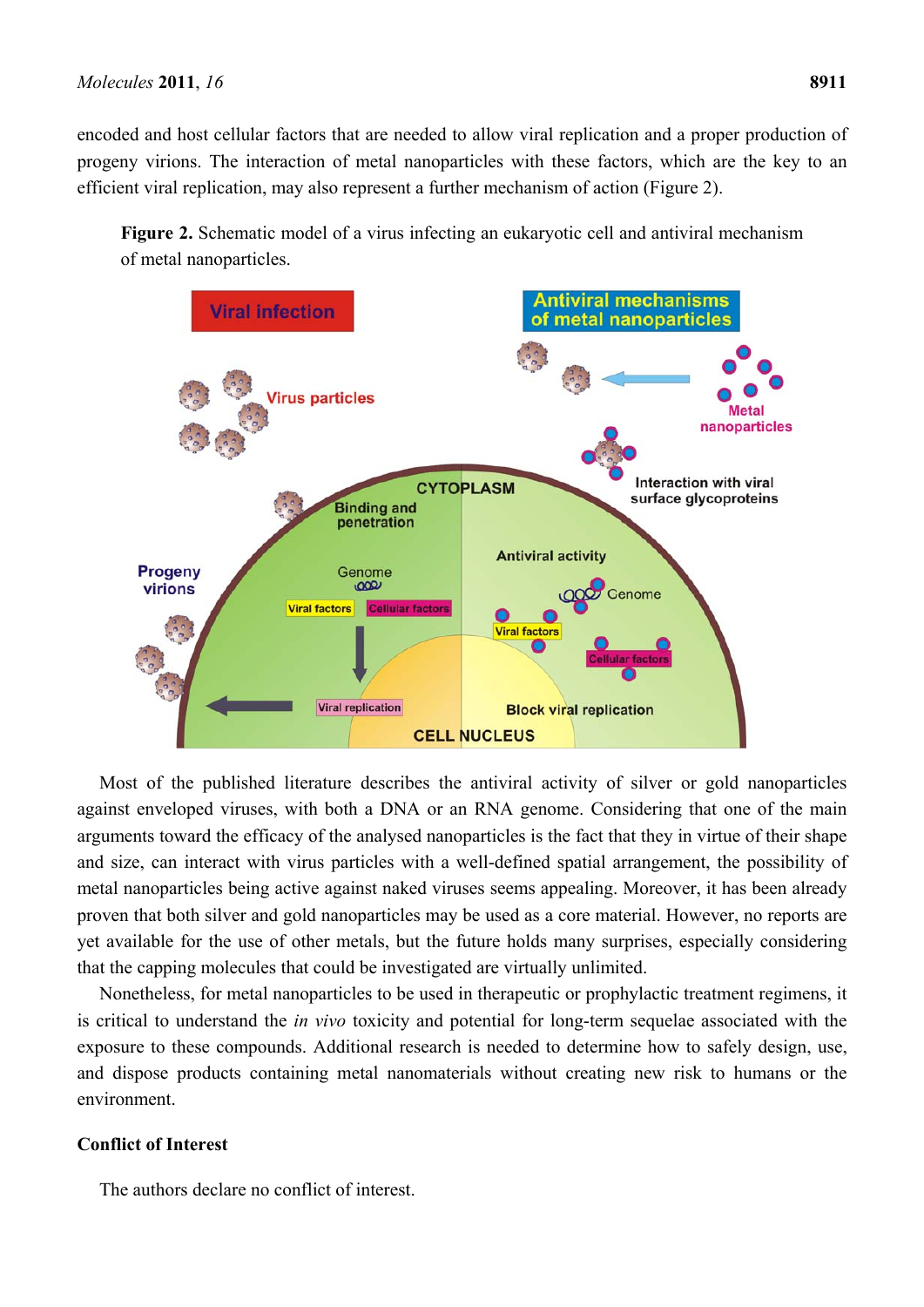# **References**

- 1. Henderson, D.A. Principles and lessons from the smallpox eradication programme. *Bull. World Health Organ.* **1987**, *65*, 535–546.
- 2. Hull, H.F.; Ward, N.A.; Hull, B.P.; Milstien, J.B.; de Quadros, C. Paralytic poliomyelitis: Seasoned strategies, disappearing disease. *Lancet* **1994**, *343*, 1331–1337.
- 3. Esteban, D. Mechanisms of viral emergence. *Vet. Res.* **2010**, *41*, 38.
- 4. Morones, J.R.; Elechiguerra, J.L.; Camacho, A.; Holt, K.; Kouri, J.B.; Ramírez, J.T.; Yacaman, M.J. The bactericidal effect of silver nanoparticles. *Nanotechnology* **2005**, *16*, 2346–2353.
- 5. Kim, J.S.; Kuk, E.; Yu, K.N.; Kim, J.H.; Park, S.J.; Lee, H.J.; Kim, S.H.; Park, Y.K.; Park, Y.H.; Hwang, C.Y.; Kim, Y.K.; Lee, Y.S.; Jeong, D.H.; Cho, M.H. Antimicrobial effects of silver nanoparticles. *Nanomedicine* **2007**, *3*, 95–101.
- 6. Falanga, A.; Vitiello, M.T.; Cantisani, M.; Tarallo, R.; Guarnieri, D.; Mignogna, E.; Netti, P.; Pedone, C.; Galdiero, M.; Galdiero, S. A peptide derived from herpes simplex virus type 1 glycoprotein H: Membrane translocation and applications to the delivery of quantum dots. *Nanomedicine* **2011**, doi:10.1016/j.n.nano.2011.04.009.
- 7. Hallaj-Nezhadi, S.; Lotfipour, F.; Dass, C.R. Delivery of nanoparticulate drug delivery systems via the intravenous route for cancer gene therapy. *Pharmazie* **2010**, *65*, 855–859.
- 8. Cao, C.; Gontard, L.C.; Thuy, Tram le, L.; Wolff, A.; Bang, D.D. Dual enlargement of gold nanoparticles: From mechanism to scanometric detection of pathogenic bacteria. *Small* **2011**, *7*, 1701–1708.
- 9. Daaboul, G.G.; Yurt, A.; Zhang, X.; Hwang, G.M.; Goldberg, B.B.; Ünlü, M.S. High-throughput detection and sizing of individual low-index nanoparticles and viruses for pathogen identification. *Nano Lett.* **2010**, *10*, 4727–4731.
- 10. Miranda, O.R.; Creran, B.; Rotello, V.M. Array-based sensing with nanoparticles: Chemical noses' for sensing biomolecules and cell surfaces. *Curr. Opin. Chem. Biol.* **2010**, *14*, 728–736.
- 11. Kennedy, L.C.; Bickford, L.R.; Lewinski, N.A.; Coughlin, A.J.; Hu, Y.; Day, E.S.; West, J.L.; Drezek, R.A. A new era for cancer treatment: Gold-nanoparticle-mediated thermal therapies. *Small* **2011**, *7*, 169–183.
- 12. Portney, N.G.; Ozkan, M. Nano-oncology: Drug delivery, imaging, and sensing. *Anal. Bioanal. Chem.* **2006**, *384*, 620–630.
- 13. Helenius, A. *Fields "Virology" Fifth Edition: Virus Entry and Uncoating*; LWW: London, UK, 2007; pp. 99–118.
- 14. Dimitrov, D.S. Virus entry: Molecular mechanisms and biomedical applications. *Nat. Rev.* **2004**, *2*, 109–120.
- 15. Vitiello, M.; Galdiero, M.; Galdiero, M. Inhibition of viral-induced membrane fusion by peptides. *Protein Pept. Lett.* **2009**, *16*, 786–793.
- 16. Melby, T.; Westby, M. Inhibitors of viral entry. *Handb. Exp. Pharmacol.* **2009**, *189*, 177–202.
- 17. Hoyme, U.B. Clinical significance of Credé's prophylaxis in germany at present. *Infect. Dis. Obstet. Gynecol.* **1993**, *1*, 32–36.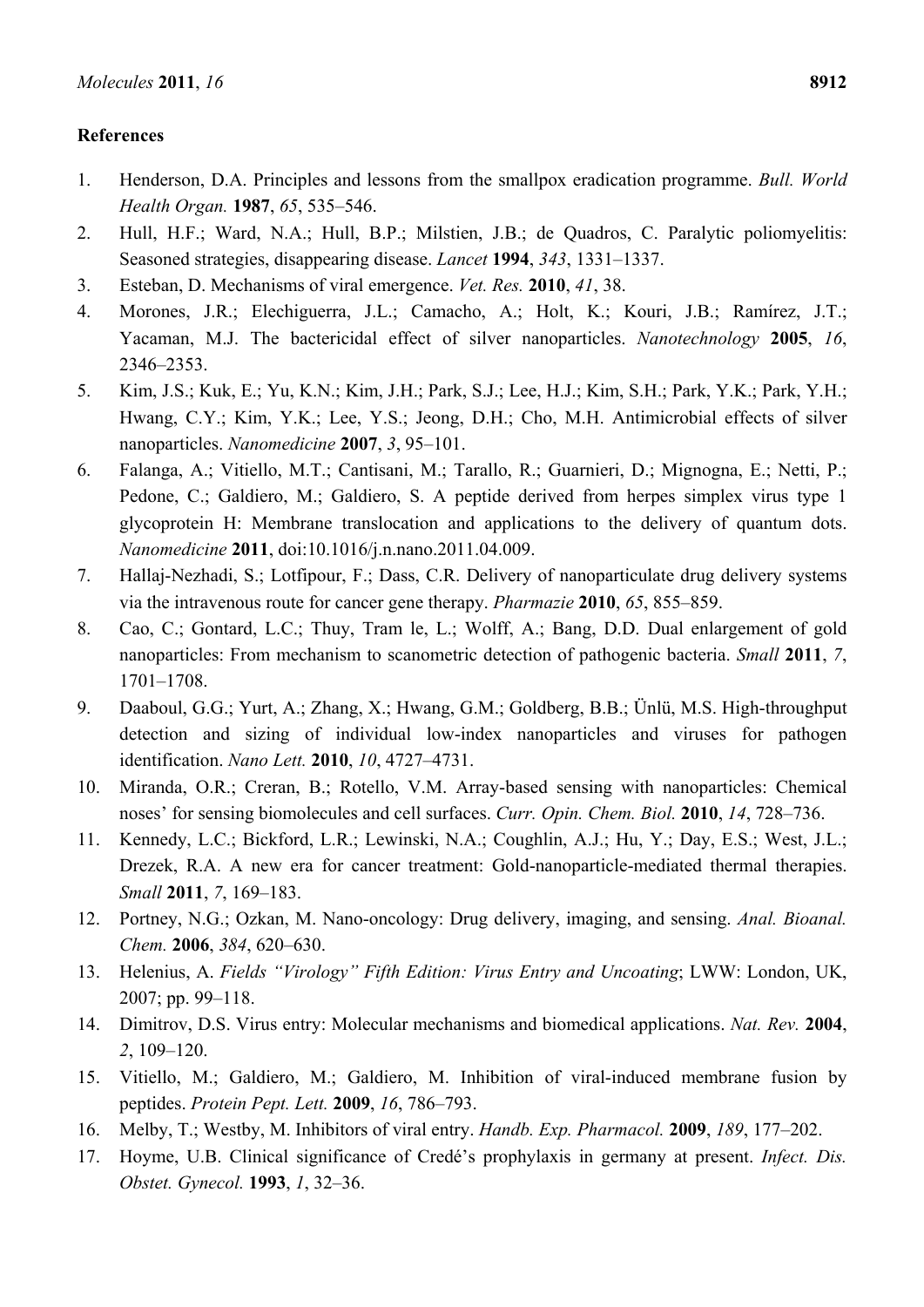- 18. Li, Y.; Leung, P.; Yao, L.; Song, Q.W.; Newton, E. Antimicrobial effect of surgical masks coated with nanoparticles. *J. Hosp. Infect.* **2006**, *62*, 58–63.
- 19. Tang, B.; Wang, J.; Xu, S.; Afrin, T.; Xu, W.; Sun, L.; Wang, X. Application of anisotropic silver nanoparticles: Multifunctionalization of wool fabric. *J. Colloid Interface Sci.* **2011**, *356*, 513–518.
- 20. Chaloupka, K.; Malam, Y.; Seifalian, AM. Nanosilver as a new generation of nanoproduct in biomedical applications. *Trends Biotechnol.* **2010**, *28*, 580–588.
- 21. Sondi, I.; Salopek-Sondi, B. Silver nanoparticles as antimicrobial agent: A case study on *E. coli* as a model for Gram-negative bacteria. *J. Colloid Interface Sci.* **2004**, *275*, 177–182.
- 22. Wei, D.; Sun, W.; Qian, W.; Ye, Y.; Ma, X. The synthesis of chitosan-based silver nanoparticles and their antibacterial activity. *Carbohydr. Res.* **2009**, *344*, 2375–2382.
- 23. Panacek, A.; Kvítek, L.; Prucek, R.; Kolar, M.; Vecerova, R.; Pizúrova, N.; Sharma, V.K.; Nevecna, T.; Zboril, R. Silver colloid nanoparticles: Synthesis, characterization, and their antibacterial activity. *J. Phys. Chem. B* **2006**, *110*, 16248–16253.
- 24. Pal, S.; Tak, Y.K.; Song, J.M. Does the antibacterial activity of silver nanoparticles depend on the shape of the nanoparticle? A study of the Gram-negative bacterium Escherichia coli. *Appl. Environ. Microbiol.* **2007**, *73*, 1712–1720.
- 25. Yoon, K.Y.; Hoon Byeon, J.; Park, J.H.; Hwang, J. Susceptibility constants of Escherichia coli and Bacillus subtilis to silver and copper nanoparticles. *Sci. Total Environ.* **2007**, *373*, 572–575.
- 26. Shahverdi, A.R.; Fakhimi, A.; Shahverdi, H.R.; Minaian, S. Synthesis and effect of silver nanoparticles on the antibacterial activity of different antibiotics against Staphylococcus aureus and Escherichia coli. *Nanomedicine* **2007**, *3*, 168–171.
- 27. Banoee, M.; Seif, S.; Nazari, Z.E.; Jafari-Fesharaki, P.; Shahverdi, H.R.; Moballegh, A.; Moghaddam, K.M.; Shahverdi, A.R. ZnO nanoparticles enhanced antibacterial activity of ciprofloxacin against Staphylococcus aureus and Escherichia coli. *J. Biomed. Mater. Res. B Appl. Biomater.* **2010**, *93*, 557–561.
- 28. Fayaz, A.M.; Balaji, K.; Girilal, M.; Yadav, R.; Kalaichelvan, P.T.; Venketesan, R. Biogenic synthesis of silver nanoparticles and their synergistic effect with antibiotics: A study against gram-positive and gram-negative bacteria. *Nanomed. Nanotechnol. Biol. Med.* **2010**, *6*, 103–109.
- 29. Pissuwan, D.; Valenzuela, S.M.; Miller, C.M.; Killingsworth, M.C.; Cortie, M.B. Destruction and control of Toxoplasma gondii tachyzoites using gold nanosphere/antibody conjugates. *Small* **2009**, *5*, 1030–1034.
- 30. Zhang, Y.; Peng, H.; Huang, W.; Zhou, Y.; Yan, D. Facile preparation and characterization of highly antimicrobial colloid Ag or Au nanoparticles. *J. Colloid Interface Sci.* **2008**, *325*, 371–376.
- 31. Kim, K.J.; Sung, W.S.; Moon, S.K.; Choi, J.S.; Kim, J.G.; Lee, D.G. Antifungal effect of silver nanoparticles on dermatophytes. *J. Microbiol. Biotechnol.* **2008**, *18*, 1482–1484.
- 32. Kim, K.J.; Sung, W.S.; Suh, B.K.; Moon, S.K.; Choi, J.S.; Kim, J.G. Antifungal activity and mode of action of silver nano-particles on Candida albicans*. Biometals* **2009**, *22*, 235–242.
- 33. Schabes-Retchkiman, P.S.; Canizal, G.; Herrera-Becerra, R.; Zorrilla, C.; Liu, H.B.; Ascencio, J.A. Biosynthesis and characterization of Ti/Ni bimetallic nanoparticles. *Opt. Mater.* **2006**, *29*, 95–99.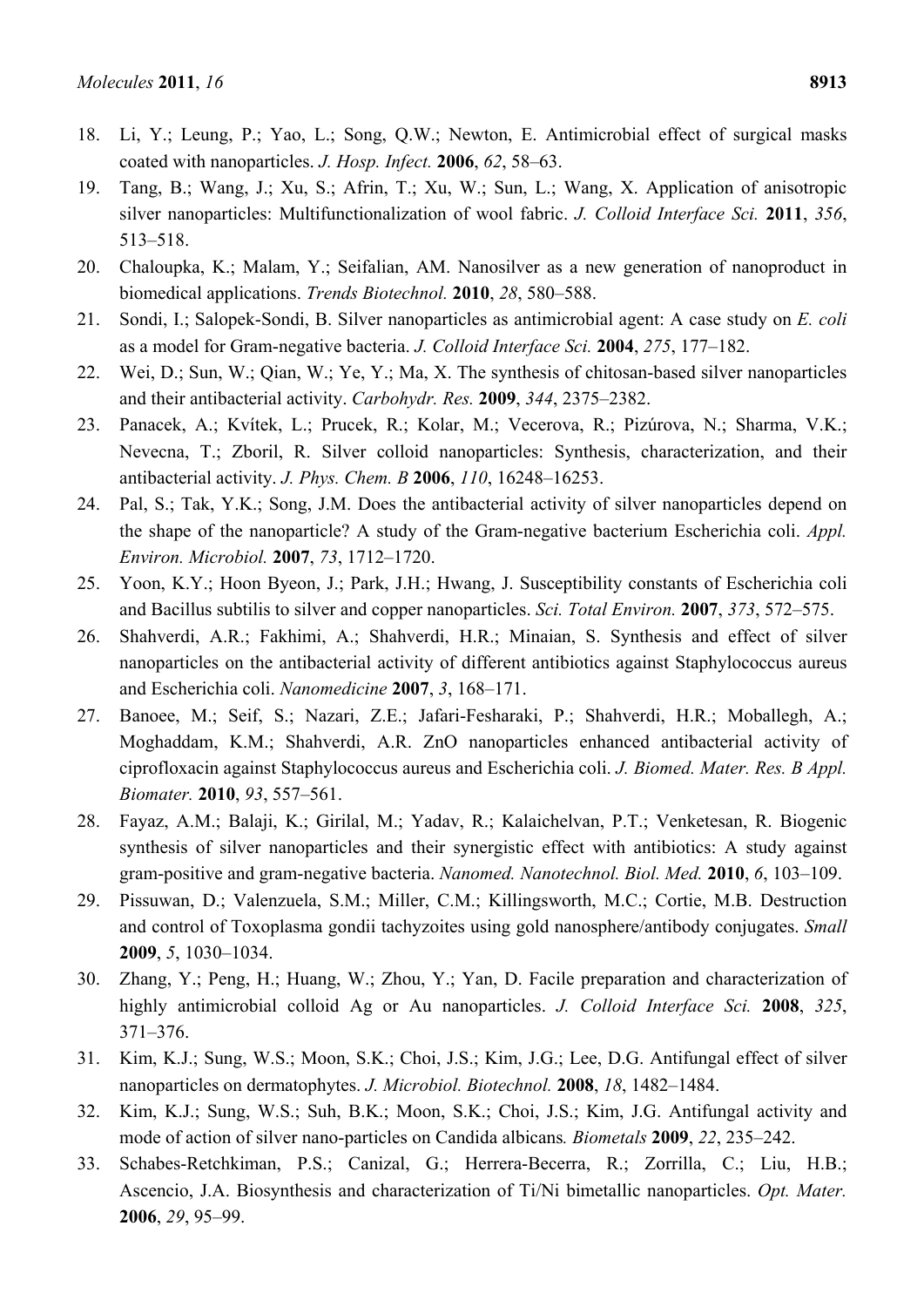- 34. Zhao, Y.; Tian, Y.; Cui, Y.; Liu, W.; Ma, W.; Jiang, X. Small molecule-capped gold nanoparticles as potent antibacterial agents that target Gram-negative bacteria. *J. Am. Chem. Soc.* **2010**, *132*, 12349–12356.
- 35. Ahmad, Z.; Sharma, S.; Khuller, G.K. Inhalable alginate nanoparticles as antitubercular drug carriers against experimental tuberculosis. *Int. J. Antimicrob. Agents* **2005**, *26*, 298–303.
- 36. Rai, M.; Yadav, A.; Gade, A. Silver nanoparticles as a new generation of antimicrobials. *Biotechnol. Adv.* **2009**, *27*, 76–83.
- 37. Elechiguerra, J.L.; Burt, J.L.; Morones, J.R.; Camacho-Bragado, A.; Gao, X.; Lara, H.H.; Yacaman, M.J. Interaction of silver nanoparticles with HIV-1. *J. Nanobiotechnol.* **2005**, *29*, 3–6.
- 38. Sun, R.W.; Chen, R.; Chung, N.P.; Ho, C.M.; Lin, C.L.; Che, C.M. Silver nanoparticles fabricated in Hepes buffer exhibit cytoprotective activities toward HIV-1 infected cells. *Chem. Commun. (Camb)* **2005**, *40*, 5059–5061.
- 39. Lara, H.H.; Ayala-Nuñez, N.V.; Ixtepan-Turrent, L.; Rodriguez-Padilla, C. Mode of antiviral action of silver nanoparticles against HIV-1. *J. Nanobiotechnol.* **2010**, *8*, 1–10.
- 40. Lara, H.H.; Ixtepan-Turrent, L.; Garza-Treviño, E.N.; Rodriguez-Padilla, C. PVP-coated silver nanoparticles block the transmission of cell-free and cell-associated HIV-1 in human cervical culture. *J. Nanobiotechnol.* **2010**, *8*, 15–25.
- 41. Lu, L.; Sun, R.W.; Chen, R.; Hui, C.K.; Ho, C.M.; Luk, J.M.; Lau, G.K.; Che, C.M. Silver nanoparticles inhibit hepatitis B virus replication. *Antivir. Ther.* **2008**, *13*, 253–262.
- 42. Sun, L.; Singh, A.K.; Vig, K.; Pillai, S.; Shreekumar, R.; Singh, S.R. Silver nanoparticles inhibit replication of respiratory sincitial virus. *J. Biomed. Biotechnol.* **2008**, *4*, 149–158.
- 43. Baram-Pinto, D.; Shukla, S.; Perkas, N.; Gedanken, A.; Sarid, R. Inhibition of herpes simplex virus type 1 infection by silver nanoparticles capped with mercaptoethane sulfonate. *Bioconjug. Chem*. **2009**, *20*, 1497–1502.
- 44. Baram-Pinto, D.; Shukla, S.; Gedanken, A.; Sarid, R. Inhibition of HSV-1 attachment, entry, and cell-to-cell spread by functionalized multivalent gold nanoparticles. *Small* **2010**, *6*, 1044–1050.
- 45. Rogers, J.V.; Parkinson, C.V.; Choi, Y.W.; Speshock, J.L.; Hussain, S.M. A preliminary assessment of silver nanoparticles inhibition of monkeypox virus plaque formation. *Nanoscale Res. Lett.* **2008**, *3*, 129–133.
- 46. Papp, I.; Sieben, C.; Ludwig, K.; Roskamp, M.; Böttcher, C.; Schlecht, S.; Herrmann, A.; Haag, R. Inhibition of influenza virus infection by multivalent sialic-acid-functionalized gold nanoparticles. *Small* **2010**, *6*, 2900–2906.
- 47. Speshock, J.L.; Murdock, R.C.; Braydich-Stolle, L.K.; Schrand, A.M.; Hussain, S.M. Interaction of silver nanoparticles with Tacaribe virus. *J. Nanobiotechnol.* **2010**, *8*, 19–27.
- 48. Sukasem, C.; Churdboonchart, V.; Sukeepaisarncharoen, W.; Piroj, W.; Inwisai, T.; Tiensuwan, M.; Chantratita, W. Genotypic resistance profiles in antiretroviral-naive HIV-1 infections before and after initiation of first-line HAART: Impact of polymorphism on resistance to therapy. *Int. J. Antimicrob. Agents* **2008**, *31*, 277–281.
- 49. Doms, R.W.; Moore, J.P. HIV-1 membrane fusion: Targets of opportunity. *J. Cell Biol*. **2000**, *151*, 9–14.
- 50. Roux, K.H.; Taylor, K.A. AIDS virus envelope spike structure*. Curr. Opin. Struct. Biol.* **2007**, *17*, 244–252.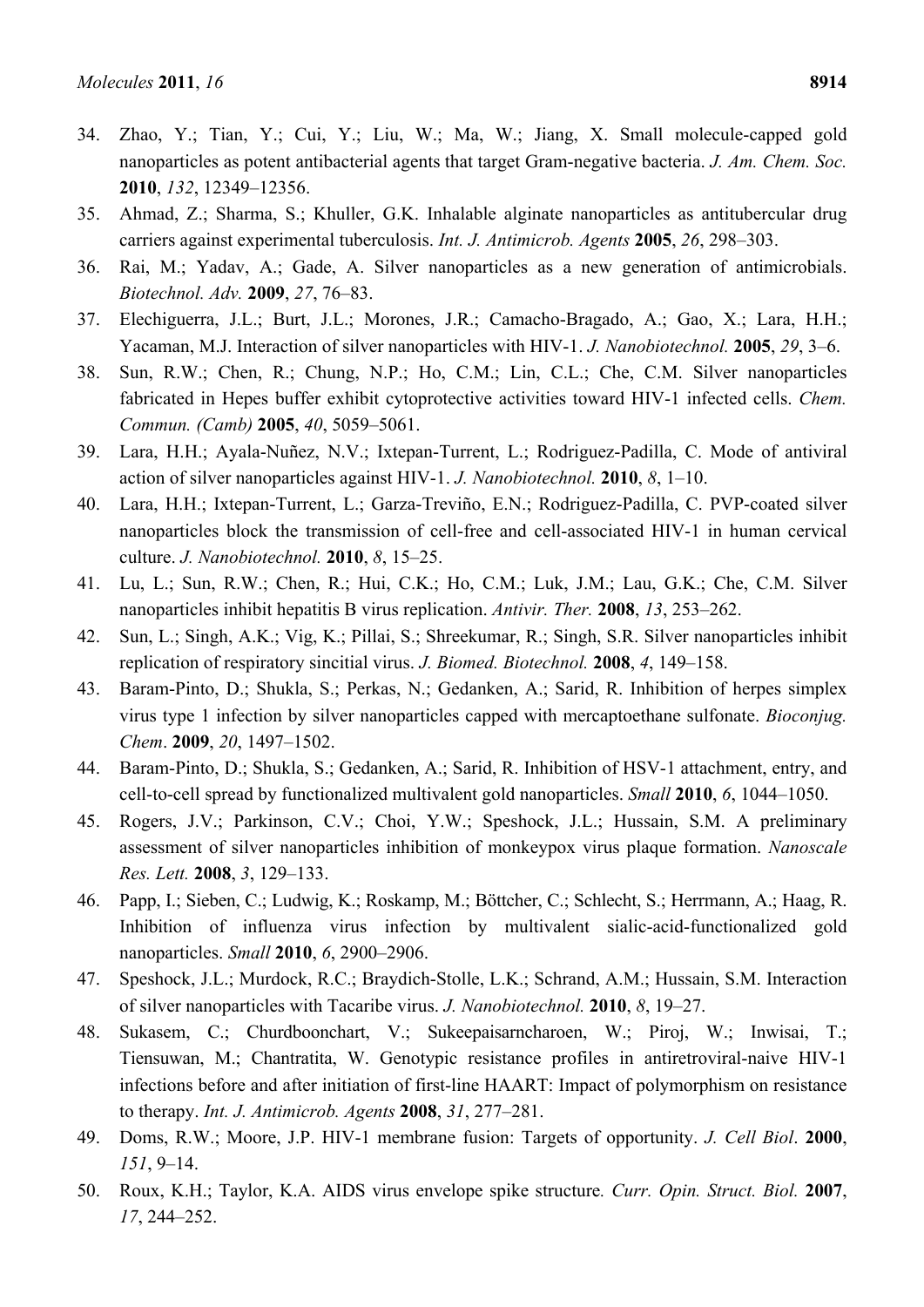- 51. Goff, P. Retroviridae: The retroviruses and their replication. In *Virology* 5th Ed*.*; LWW: London, UK, 2007; pp. 2000–2069.
- 52. Bonet, F.; Guery, C.; Guyomard, D.; Urbina, R.H.; Tekaia-Elhsissen, K.; Tarascon, J.M. Electrochemical reduction of noble metal compounds in ethylene glycol. *Int. J. Inorg. Mater.* **1999**, *1*, 47–51.
- 53. Collins, K.B.; Patterson, B.K.; Naus, G.J.; Landers, D.V.; Gupta, P. Development of an *in vitro* organ culture model to study transmission of HIV-1 in the female genital tract. *Nat. Med*. **2000**, *6*, 475–479.
- 54. Zussman, A.; Lara, L.; Lara, H.H.; Bentwich, Z.; Borkow, G. Blocking of cell-free and cell-associated HIV-1 transmission through human cervix organ culture with UC781. *AIDS* **2003**, *17*, 653–661.
- 55. Pellet, P.E.; Roizman, B. The Family HERPESVIRIDAE: A brief introduction. In *Virology*  5th Ed*.*; LWW: London, UK, 2007; pp. 2479–2499.
- 56. Roizman, B.; Knipe, D.M.; Whitley, R.J. Fields herpes simplex viruses. In *Virology* 5th Ed*.*; LWW: London, UK, 2007; pp. 2502–2601.
- 57. Connolly, S.; Jackson, J.; Jardetzky, T.S.; Longnecker, R. Fusing structure and function: A structural view of the herpesvirus entry machinery. *Nat. Rev. Microbiol.* **2011**, *9*, 369–381.
- 58. Spear, P.G. Herpes simplex virus: Receptors and ligands for cell entry. *Cell. Microbiol*. **2004**, *6*, 401–410.
- 59. Shukla, D.; Spear, P.G. Herpesviruses and heparin sulfate: An intimate relationship in aid of viral entry. *J. Clin. Invest*. **2001**, *108*, 503–510.
- 60. Turner, A.; Bruun, B.; Minson, T.; Browne, H. Glycoproteins gB, gD, and gHgL of herpes simplex virus type 1 are necessary and sufficient to mediate membrane fusion in a Cos cell transfection system. *J. Virol*. **1998**, *72*, 873–875.
- 61. Heldwein, E.E.; Krummenacher, C. Entry of herpesviruses into mammalian cells. *Cell. Mol. Life Sci*. **2008**, *65*, 1653–1668.
- 62. Heldwein, E.E.; Lou, H.; Bender, F.C.; Cohen, G.H.; Eisenberg, R.J.; Harrison, S.C. Crystal structure of glycoprotein B from herpes simplex virus 1. *Science* **2006**, *313*, 217–220.
- 63. Hannah, B.P.; Heldwein, E.E.; Bender, F.C.; Cohen, G.H.; Eisenberg, R.J. Mutational evidence of internal fusion loops in herpes simplex virus glycoprotein B*. J. Virol.* **2007**, *81*, 4858–4865.
- 64. Stampfer, S.D.; Lou, H.; Cohen, G.H.; Eisenberg, R.J.; Heldwein, E.E. Structural basis of local, pH-dependent conformational changes in glycoprotein B from herpes simplex virus type 1. *J. Virol*. **2010**, *84*, 12924–12933.
- 65. Galdiero, S.; Falanga, A.; Vitiello, M.; Browne, H.; Pedone, C.; Galdiero, M. Fusogenic domains in herpes simplex virus type 1 glycoprotein H. *J. Biol. Chem.* **2005**, *280*, 28632–28643.
- 66. Galdiero, S.; Vitiello, M.; D'Isanto, M.; Falanga, A.; Collins, C.; Raieta, K.; Pedone, C.; Browne, H.; Galdiero, M. Analysis of synthetic peptides from heptad-repeat domains of herpes simplex virus type 1 glycoproteins H and B. *J. Gen. Virol*. **2006**, *87*, 1085–1097.
- 67. Galdiero, S.; Falanga, A.; Vitiello, M.; D'Isanto, M.; Collins, C.; Orrei, V.; Browne, H.; Pedone, C.; Galdiero, M. Evidence for a role of the membrane-proximal region of herpes simplex virus Type 1 glycoprotein H in membrane fusion and virus inhibition. *ChemBioChem* **2007**, *8*, 885–895.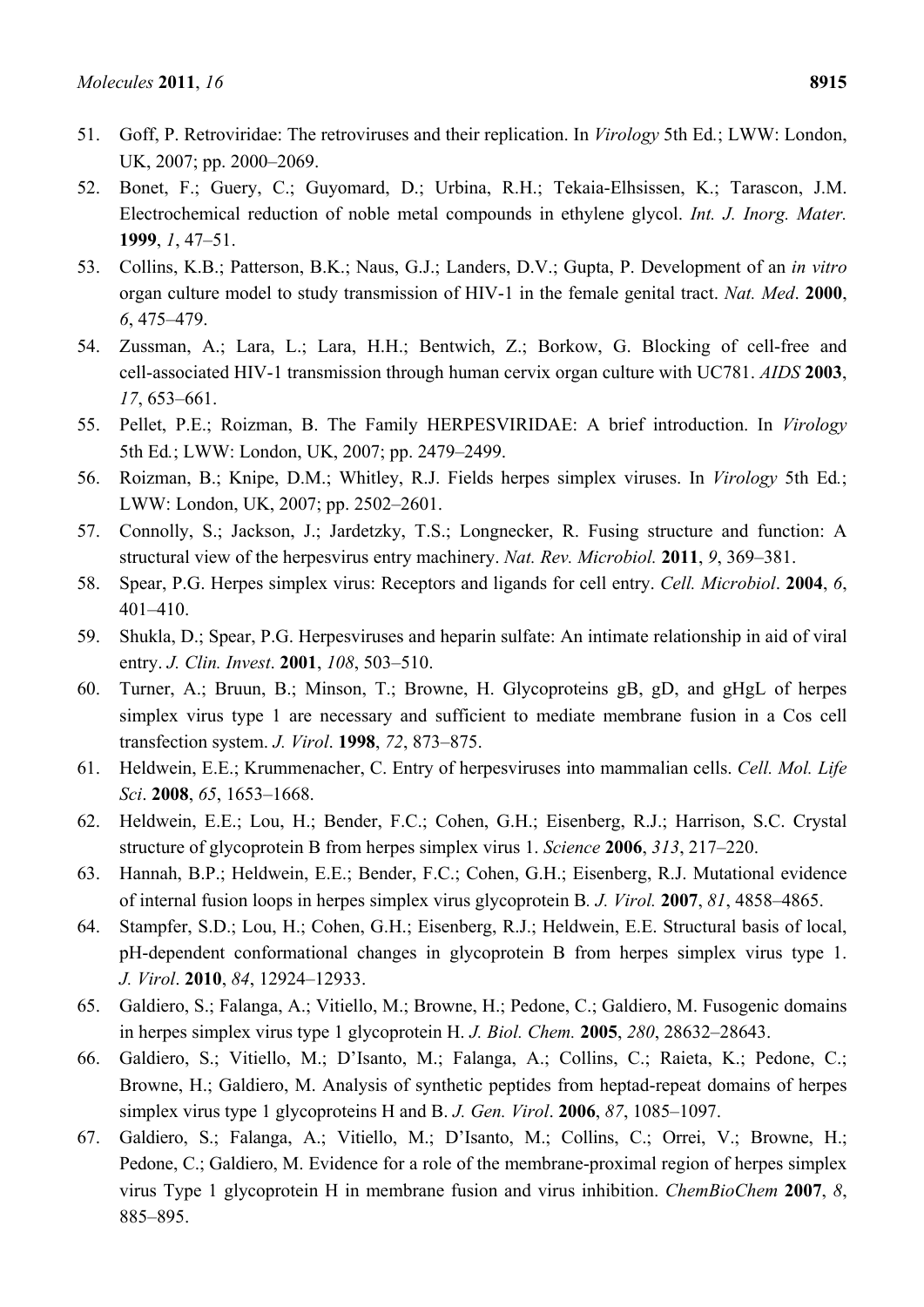- 68. Galdiero, S.; Falanga, A.; Vitiello, M.; Raiola, L.; Fattorusso, R.; Browne, H.; Pedone, C.; Isernia, C.; Galdiero, M. Analysis of a membrane interacting region of herpes simplex virus type 1 glycoprotein H. *J. Biol. Chem.* **2008**, *283*, 29993–30009.
- 69. Galdiero, S.; Falanga, A.; Vitiello, M.; Raiola, L.; Russo, L.; Pedone, C.; Isernia, C.; Galdiero, M. The presence of a single N-terminal histidine residue enhances the fusogenic properties of a Membranotropic peptide derived from herpes simplex virus type 1 glycoprotein H*. J. Biol. Chem.* **2010**, *285*, 17123–17136.
- 70. Johnson, D.C.; Baines, J.D. Herpesviruses remodel host membranes for virus egress. *Nat. Rev. Microbiol.* **2011**, *9*, 382–394.
- 71. Collins, P.L.; Crowe, J.E., Jr. Respiratory syncytial virus and metapneumovirus. In *Virology*, 5th ed.; LWW: London, UK, 2007; pp. 1601–1646.
- 72. Seeger, C.; Zoulin, F.; Mason, W.S. Hepadnaviruses. In *Virology*, 5th ed.; LWW: London, UK, **2007**; pp. 2977–3029.
- 73. Palese, P.; Shaw, M.L. Orthomyxoviridae: The viruses and their replication. In *Virology*, 5th ed.; LWW: LWW: London, UK, 2007; pp. 1647–1689.
- 74. Parker, S.; Nuara, A.; Buller, R.M.; Schultz, D.A. Human monkeypox: An emerging zoonotic disease. *Future Microbiol*. **2007**, *2*, 17–34.
- 75. Buchimier, M.J.; de la Torre, J.-C.; Peters, C.J. The viruses and their replication. In *Virology*  5th Ed.; LWW: London, UK, 2007; pp. 1791–1827.
- 76. Howard, C.R.; Lewicki, H.; Allison, L.; Salter, M.; Buchmeier, M.J. Properties and characterization of monoclonal antibodies to tacaribe virus. *J. Gen. Virol.* **1985**, *66*, 2344–2348.
- 77. Iapalucci, S.; López, N.; Franze-Fernández, M.T. The 3' end termini of the Tacaribe arenavirus subgenomic RNAs. *Virology* **1991**, *182*, 269–278.
- 78. Kim, J.; Kwonand, S.; Ostler, E. Antimicrobial effect of silver-impregnated cellulose: Potential for antimicrobial therapy. *J. Biol. Eng.* **2009**, *3*, 20.
- 79. Abbaszadegan, M.; Lechevallier, M.; Gerba, C. Occurrence of viruses in US groundwaters. *J. AWWA* **2003**, *95*, 107.
- 80. Hamza, I.A.; Jurzik, L.; Wilhelm, M.; Uberla, K. Detection and quantification of human bocavirus in river water. *J. Gen. Virol.* **2009**, *90*, 2634–2637.
- 81. Wong, M.; Kumar, L.; Jenkins, T.M.; Xagoraraki, I.; Phanikumar, M.S.; Rose, J.B. Evaluation of public health risks at recreational beaches in Lake Michigan via detection of enteric viruses and a human-specific bacteriological marker. *Water Res*. **2009**, *43*, 1137–1149.
- 82. Wei, C.; Lin, W.Y.; Zainal, Z.; Williams, N.E.; Zhu, K.; Kruzic, A.P.; Smith, R.L.; Rajeshwar, K. Bactericidal activity of TiO2 photocatalyst in aqueous media: Toward a solar-assisted water disinfection system. *Environ. Sci. Technol.* **1994**, *28*, 934–938.
- 83. Kikuchi, Y.; Sunada, K.; Iyoda, T.; Hashimoto, K.; Fujishima, A. Photocatalitic bactericidal effect of  $TiO<sub>2</sub>$  thin films: Dynamic view of the active oxygen species responsible for the effect. *J*. *Photochem. Photobiol. A Chem*. **1997**, *106*, 51–56.
- 84. Cho, M.; Chung, H.; Choi, W.; Yoon, J. Different inactivation behaviors of MS-2 phage and Escherichia coli in TiO<sub>2</sub> photocatalytic disinfection. *Appl. Environ. Microbiol.* **2005**, 71, 270–275.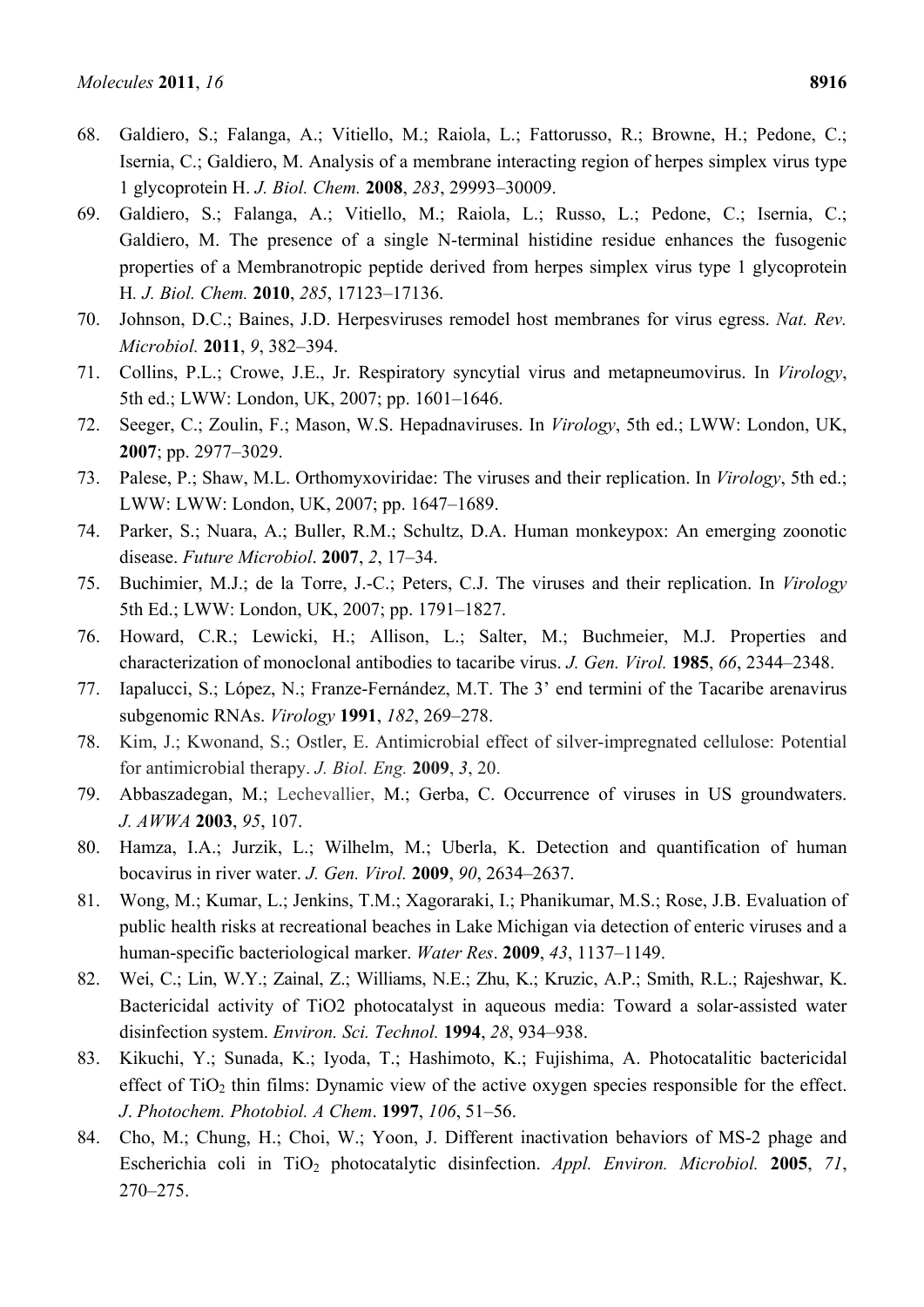- 85. Benabbou, A.K.; Derriche, Z.; Felix, C.; Lejeune, P.; Guillard, C. Photocatalytic inactivation of Escherischia coli. Effect of concentration of TiO2 and microorganism, nature, and intensity of UV irradiation. *Appl. Catal. B Environ.* **2007**, *76*, 257–263.
- 86. Hoffmann, M.R.; Martin, S.T.; Choi, W.; Bahnemann, D.W. Environmental applications of semiconductor photocatalysis. *Chem. Rev.* **1995**, *95*, 69–96.
- 87. Belháčová, L.; Josef, K.; Josef, G.; Jikovsky, J. Inactivation of microorganisms in a flow-through photoreactor with an immobilized TiO<sub>2</sub> layer. *J. Chem. Technol. Biotechnol.* **1999**, 74, 149–154.
- 88. Koizumi, Y.; Taya, M. Kinetic evaluation of biocidal activity of titanium dioxide against phage MS2 considering interaction between the phage and photocatalyst particles. *Biochem. Eng. J.* **2002**, *12*, 107–116.
- 89. Liga, M.V.; Bryant, E.L.; Colvin, V.L.; Li, Q. Virus inactivation by silver doped titanium dioxide nanoparticles for drinking water treatment*. Water Res.* **2011**, *45*, 535–544.
- 90. Braydich-Stolle, L.; Hussain, S.; Schlager, J.J.; Hofmann, M.C. *In vitro* cytotoxicity of nanoparticles in mammalian germline stem cells. *Toxicol. Sci*. **2005**, *88*, 412–419.
- 91. AshaRani, P.V.; Low Kah Mun, G.; Hande, M.P.; Valiyaveettil, S. Cytotoxicity and genotoxicity of silver nanoparticles in human cells. *ACS Nano* **2009**, *3*, 279–290.
- 92. Kawata, K.; Osawa, M.; Okabe, S. In vitro toxicity of silver nanoparticles at noncytotoxic doses to HepG2 human hepatoma cells. *Environ. Sci. Technol*. **2009**, *43*, 6046–6051.
- 93. Hussain, S.M.; Hess, K.L.; Gearhart, J.M.; Geiss, K.T.; Schlager, J.J. *In vitro* toxicity of nanoparticles in BRL 3A rat liver cells. *Toxicol. In Vitro* **2005**, *19*, 975–983.
- 94. Rahman, I. Regulation of nuclear factor-κB, activator protein-1, and glutathione levels by tumor necrosis factor-α and dexamethasone in alveolar epithelial cells. *Biochem. Pharmacol.* **2000**, *60*, 1041–1049.
- 95. Rahman, I.; Biswas, S.K.; Jimenez, L.A.; Torres, M.; Forman, H.J. Glutathione, stress responses, and redox signaling in lung inflammation. *Antioxid. Redox Signal.* **2005**, *7*, 42–59.
- 96. Lanone, S.; Boczkowski, J. Biomedical applications and potential health risks of nanomaterials: Molecular mechanisms. *Curr. Mol. Med.* **2006**, *6*, 651–663.
- 97. Aillon, K.L.; Xie, Y.; El-Gendy, N.; Berkland, C.J.; Forrest, M.L. Effects of nanomaterial physicochemical properties on in vivo toxicity. *Adv. Drug Deliv. Rev.* **2009**, *61*, 457–466.
- 98. Kim, Y.S.; Kim, J.S.; Cho, H.S.; Rha, D.S.; Kim, J.M.; Park, J.D.; Choi, B.S.; Lim, R.; Chang, H.K.; Chung, Y.H.; *et al.* Twenty-eight-day oral toxicity, genotoxicity, and genderrelated tissue distribution of silver nanoparticles in Sprague-Dawley rats. *Inhal. Toxicol*. **2008**, *20*, 575–583.
- 99. Stebounova, L.V.; Adamcakova-Dodd, A.; Kim, J.S.; Park, H.; O'Shaughnessy, P.T.; Grassian, V.H.; Thorne, P.S. Nanosilver induces minimal lung toxicity or inflammation in a subacute murine inhalation model. *Part. Fibre Toxicol.* **2011**, *8*, 5–17.
- 100. Panyala, N.R.; Peña-Méndez, E.M.; Havel, J. Silver or silver nanoparticles: A hazardous threat to the environment and human health? *J. Appl. Biomed*. **2008**, *6*, 117–129.
- 101. Chen, X.; Schluesener, H. Nanosilver: A nanoproduct in medical application. *Toxicol. Lett.* **2008**, *176*, 1–12.
- 102. Marambio-Jones, C.; Hoek, E.M.V. A review of the antibacterial effects of silver nanomaterials and potential implications for human health and the environment. *J. Nanopart. Res*. **2010**, *12*, 1531–1551.